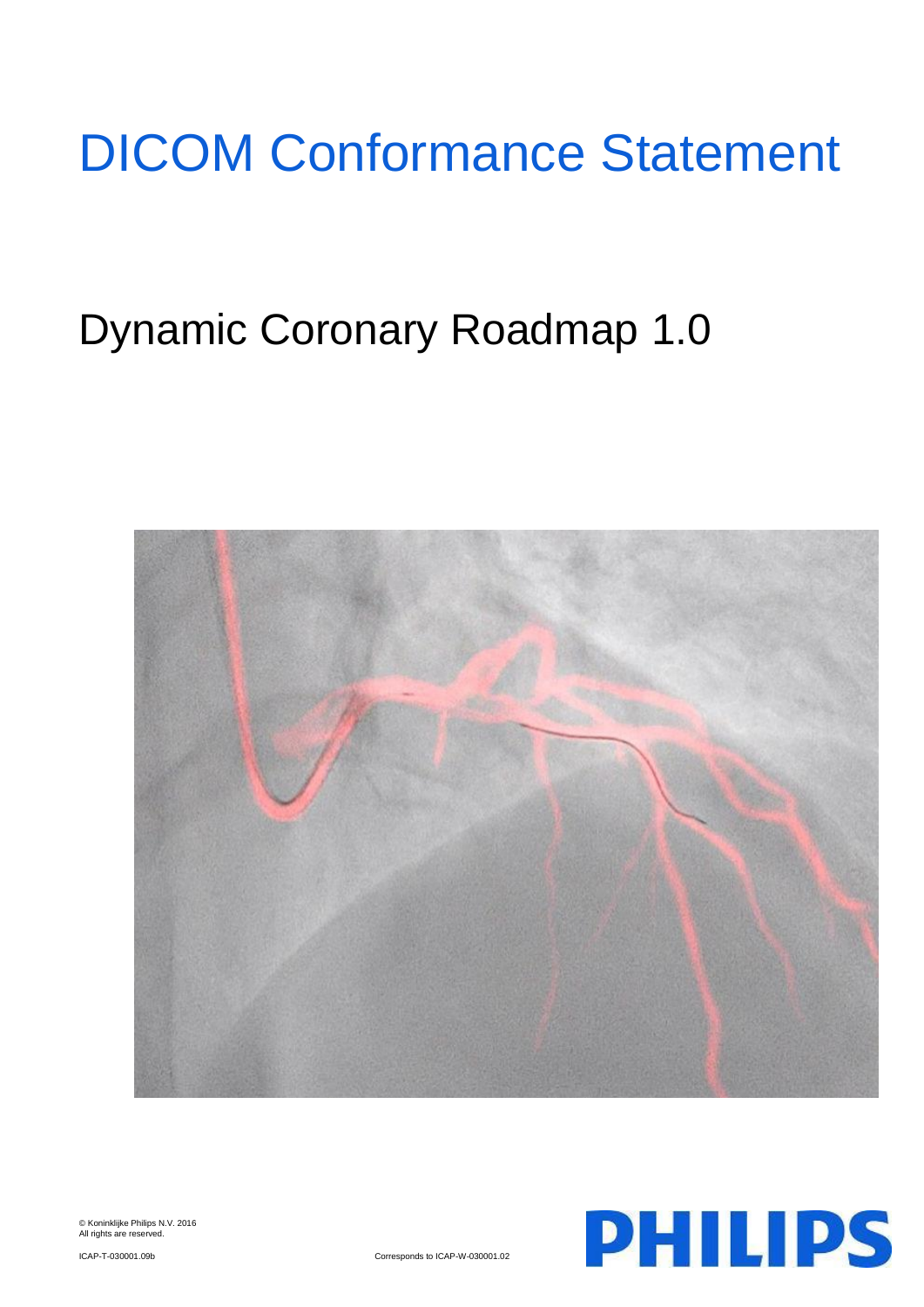**Issued by:** Philips Healthcare

P.O. Box 10.000 5680 DA Best The Netherlands

Email: [dicom@philips.com](mailto:dicom@philips.com) Internet[: http://www.healthcare.philips.com/main/about/connectivity](http://www.healthcare.philips.com/main/about/connectivity)

Document Number: ICAP-PF.0025614 Date: 29-September-2016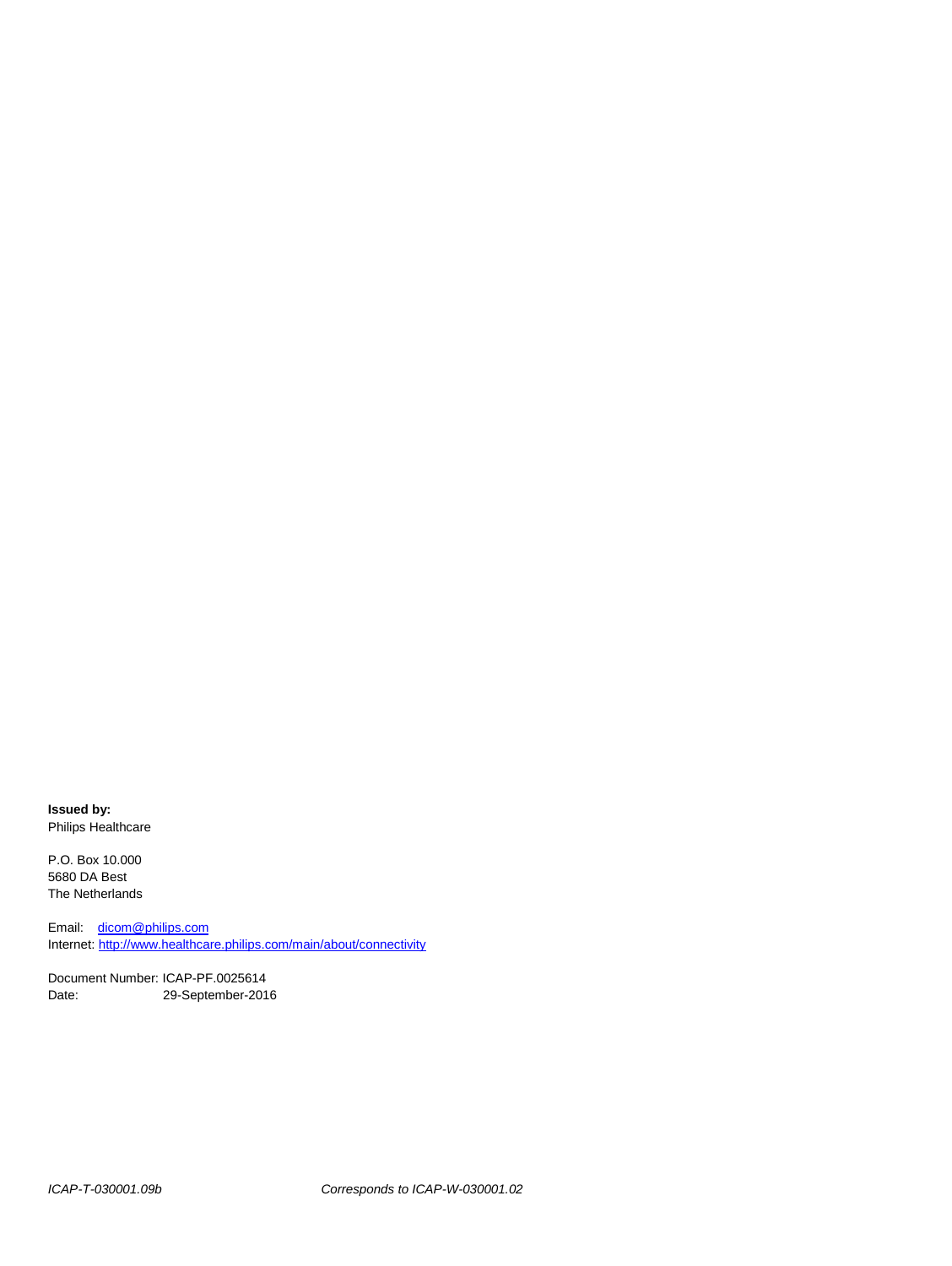## <span id="page-2-0"></span>**1. DICOM Conformance Statement Overview**

Dynamic Coronary Roadmap is a software medical device intended to provide a real-time and dynamic angiographic roadmap of coronary arteries.

Dynamic Coronary Roadmap is to be used in combination with a Philips interventional X-ray system.

Dynamic Coronary Roadmap provides the clinical user with the possibility to create a screenshot or movie of the application, which is automatically archived on the configured PACS after creation.

The Dynamic Coronary Roadmap supports the following DICOM functionality:

Secure DICOM transfers: secure transfer of DICOM data between the clinical product and other DICOM compliant devices on the network. The data is sent as a DICOM compatible SC Image, either Single Frame for snapshots or Multiframe for movies.



**Figure 1: Dynamic Coronary Roadmap system context regarding DICOM connectivity interfaces**

## **Table 1: Network Services**

| <b>SOP Class</b>                                      |                             | User of                                            | <b>Provider of</b> | <b>Display</b> |
|-------------------------------------------------------|-----------------------------|----------------------------------------------------|--------------------|----------------|
| <b>Name</b>                                           | <b>UID</b>                  | <b>Service</b><br><b>Service</b><br>(SCP)<br>(SCU) |                    |                |
|                                                       | Other                       |                                                    |                    |                |
| <b>Verification SOP Class</b>                         | 1.2.840.10008.1.1           | Yes                                                | Yes*               | <b>No</b>      |
|                                                       | <b>Transfer</b>             |                                                    |                    |                |
| Multiframe True Color Secondary Capture Image Storage | 1.2.840.10008.5.1.4.1.1.7.4 | Yes                                                | <b>No</b>          | N <sub>o</sub> |
| Secondary Capture Image Storage SOP Class             | 1.2.840.10008.5.1.4.1.1.7   | Yes                                                | <b>No</b>          | <b>No</b>      |
| <b>Workflow Management</b>                            |                             |                                                    |                    |                |
| Storage Commitment Push Model SOP Class               | 1.2.840.10008.1.20.1        | Yes                                                | <b>No</b>          | <b>No</b>      |

Note\*: Verification as SCP is supported only part of asynchronous storage commitment.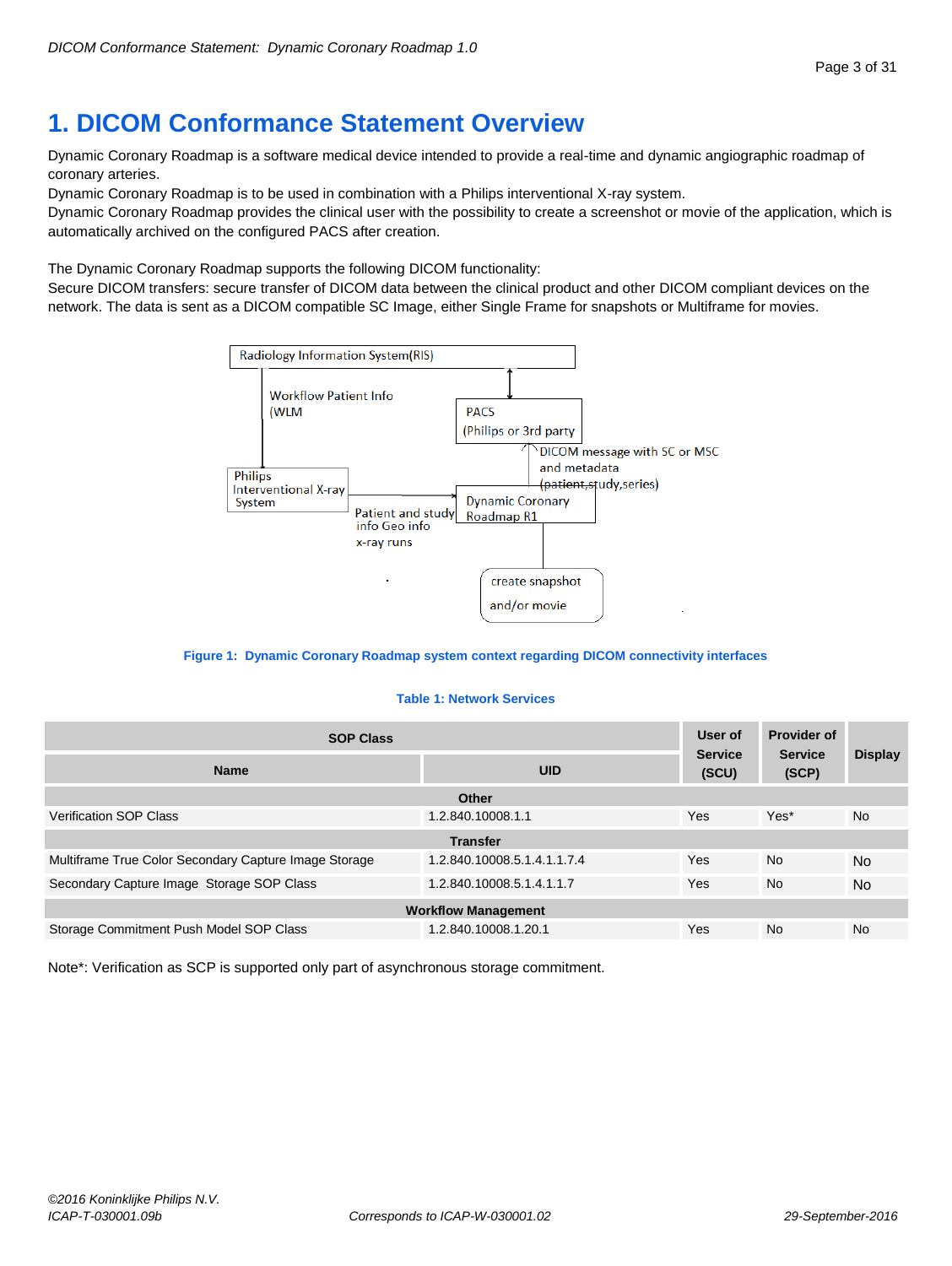## <span id="page-3-0"></span>2. Table of Contents

| 1.           |  |
|--------------|--|
| 2.           |  |
| 3.           |  |
| 3.1.         |  |
| 3.2.         |  |
| 3.3.         |  |
| 3.4.<br>3.5. |  |
| 4.           |  |
| 4.1.         |  |
| 4.1.1.       |  |
| 4.1.2.       |  |
| 4.1.3.       |  |
| 4.2.         |  |
| 4.2.1.       |  |
| $4.2.1.1$ .  |  |
| 4.2.1.2.     |  |
| 4.2.1.2.1.   |  |
| 4.2.1.2.2.   |  |
| 4.2.1.2.3.   |  |
| 4.2.1.3.     |  |
| 4.2.1.3.1.   |  |
| 4.2.1.3.2.   |  |
| 4.2.1.3.3.   |  |
| 4.2.1.3.4.   |  |
| 4.3.         |  |
| 4.3.1.       |  |
| 4.3.2.       |  |
| 4.4.         |  |
| 4.4.1.       |  |
| $4.4.1.1$ .  |  |
| 4.4.1.2.     |  |
| 4.4.2.       |  |
| 5.           |  |
| 6.<br>7.     |  |
| 7.1.         |  |
| 7.1.1.       |  |
| 7.1.2.       |  |
| 7.1.3.       |  |
| 7.1.4.       |  |
| 7.1.5.       |  |
| 7.1.6.       |  |
| 7.1.7.       |  |
| 7.1.8.       |  |
| 7.1.9.       |  |
| 7.2.         |  |
| 7.3.         |  |
| 8.           |  |
| 8.1.         |  |
| 8.1.1.       |  |
| 8.1.1.1.     |  |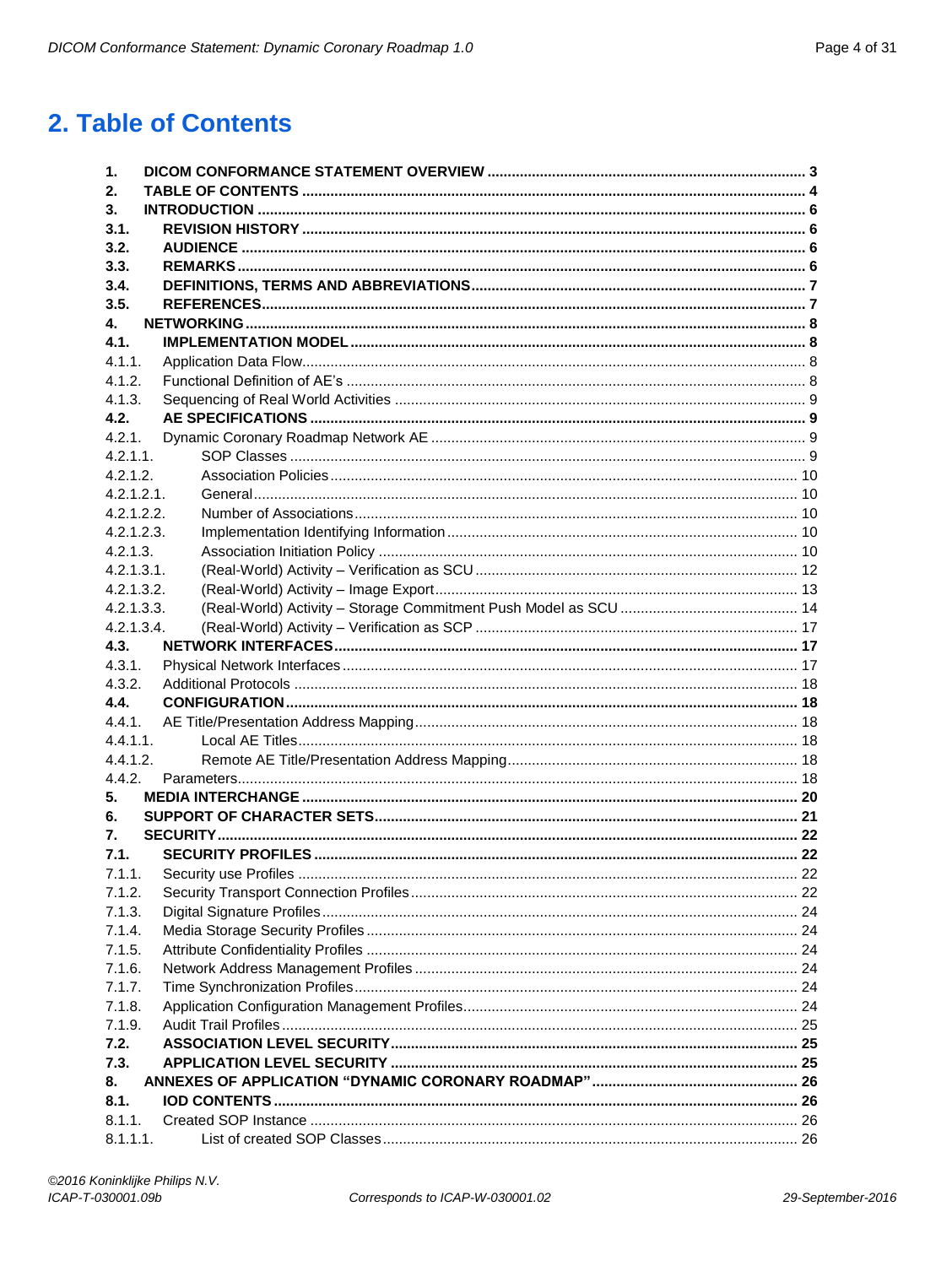| 8.1.1.2. |  |
|----------|--|
| 8.1.1.3. |  |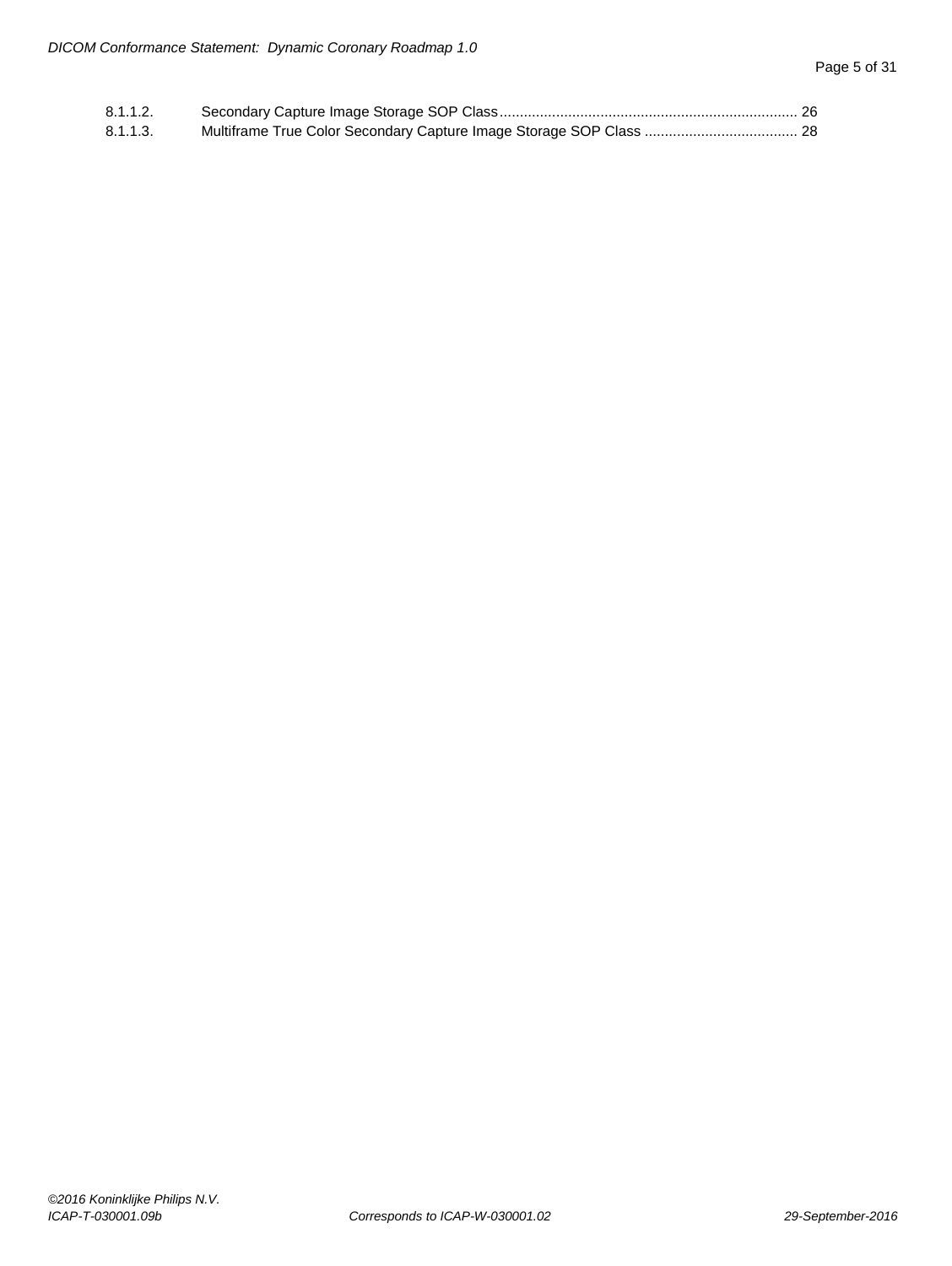## <span id="page-5-0"></span>**3. Introduction**

## <span id="page-5-1"></span>**3.1. Revision History**

The revision history provides dates and differences of the different releases.

#### **Table 2: Revision History**

| <b>Document Version</b> | Date of Issue     | <b>Status</b> | <b>Description</b>   |
|-------------------------|-------------------|---------------|----------------------|
| 00                      | 29-September-2016 | Authorized    | <b>Final Version</b> |

## <span id="page-5-2"></span>**3.2. Audience**

This Conformance Statement is intended for:

- (Potential) customers
- System integrators of medical equipment
- Marketing staff interested in system functionality
- Software designers implementing DICOM interfaces

It is assumed that the reader is familiar with the DICOM standard.

## <span id="page-5-3"></span>**3.3. Remarks**

The DICOM Conformance Statement is contained in chapter 4 through 8 and follows the contents and structuring requirements of DICOM PS 3.2.

This DICOM Conformance Statement by itself does not guarantee successful interoperability of Philips equipment with non-Philips equipment. The user (or user's agent) should be aware of the following issues:

## **Interoperability**

Interoperability refers to the ability of application functions, distributed over two or more systems, to work successfully together. The integration of medical devices into an IT environment may require application functions that are not specified within the scope of DICOM. Consequently, using only the information provided by this Conformance Statement does not guarantee interoperability of Philips equipment with non-Philips equipment.

It is the user's responsibility to analyze thoroughly the application requirements and to specify a solution that integrates Philips equipment with non-Philips equipment.

## **Validation**

Philips equipment has been carefully tested to assure that the actual implementation of the DICOM interface corresponds with this Conformance Statement.

Where Philips equipment is linked to non-Philips equipment, the first step is to compare the relevant Conformance Statements. If the Conformance Statements indicate that successful information exchange should be possible, additional validation tests will be necessary to ensure the functionality, performance, accuracy and stability of image and image related data. It is the responsibility of the user (or user's agent) to specify the appropriate test suite and to carry out the additional validation tests.

## **New versions of the DICOM Standard**

The DICOM Standard will evolve in future to meet the user's growing requirements and to incorporate new features and technologies. Philips is actively involved in this evolution and plans to adapt its equipment to future versions of the DICOM Standard. In order to do so, Philips reserves the right to make changes to its products or to discontinue its delivery. The user should ensure that any non-Philips provider linking to Philips equipment also adapts to future versions of the DICOM Standard. If not, the incorporation of DICOM enhancements into Philips equipment may lead to loss of connectivity (in case of networking) and incompatibility (in case of media).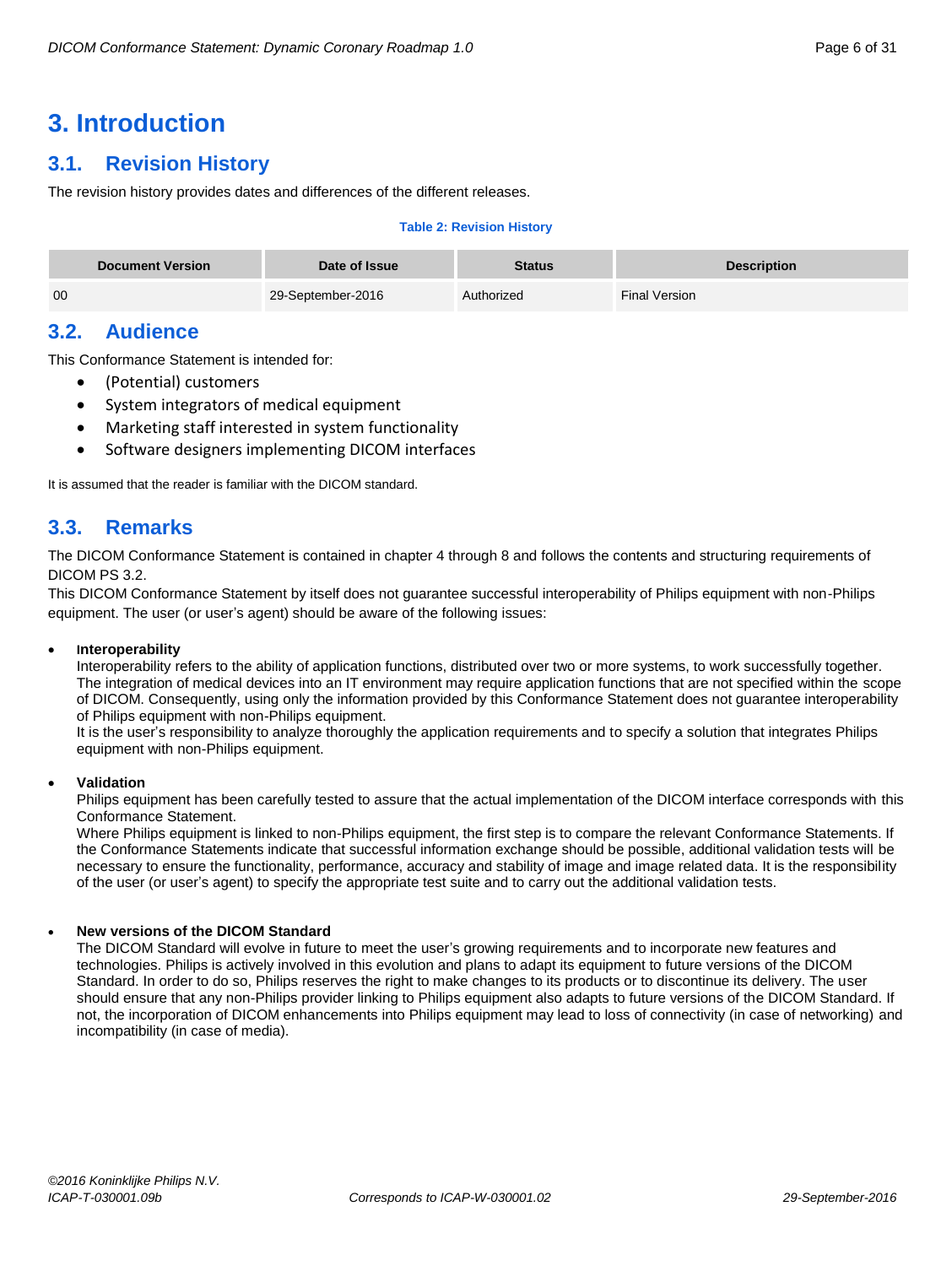## <span id="page-6-0"></span>**3.4. Definitions, Terms and Abbreviations**

## **Table 3: Definitions, Terms and Abbreviations**

| <b>Abbreviation/Term</b> | <b>Explanation</b>                                     |
|--------------------------|--------------------------------------------------------|
| AE                       | <b>Application Entity</b>                              |
| <b>ANSI</b>              | American National Standard Institute                   |
| AP                       | <b>Application Profile</b>                             |
| <b>DCR</b>               | Dynamic Coronary Roadmap                               |
| <b>DICOM</b>             | Digital Imaging and Communications in Medicine         |
| <b>DIMSE</b>             | <b>DICOM Message Service Element</b>                   |
| EBE                      | DICOM Explicit VR Big Endian                           |
| <b>ELE</b>               | DICOM Explicit VR Little Endian                        |
| <b>GUI</b>               | Graphic User Interface                                 |
| <b>HIS</b>               | <b>Hospital Information System</b>                     |
| HL7                      | <b>Health Level Seven</b>                              |
| <b>ILE</b>               | DICOM Implicit VR Little Endian                        |
| <b>IOD</b>               | Information Object Definition                          |
| <b>ISIS</b>              | Information System - Imaging System                    |
| <b>NEMA</b>              | National Electrical Manufacturers Association          |
| PDU                      | <b>Protocol Data Unit</b>                              |
| <b>RIS</b>               | Radiology Information System                           |
| <b>RWA</b>               | <b>Real-World Activity</b>                             |
| <b>SC</b>                | Secondary Capture                                      |
| <b>MFSC</b>              | Multiframe True Color Secondary Capture                |
| <b>SCM</b>               | <b>Study Component Management</b>                      |
| <b>SCP</b>               | Service Class Provider                                 |
| SCU                      | Service Class User                                     |
| SOP                      | Service Object Pair                                    |
| TCP/IP                   | <b>Transmission Control Protocol/Internet Protocol</b> |
| <b>UID</b>               | Unique Identifier                                      |
| <b>WLM</b>               | <b>Worklist Management</b>                             |

## <span id="page-6-1"></span>**3.5. References**

[DICOM] Digital Imaging and Communications in Medicine, Parts 1 – 20 (NEMA PS 3.1- PS 3.20), National Electrical Manufacturers Association (NEMA)

Publication Sales 1300 N. 17th Street, Suite 1752 Rosslyn, Virginia. 22209, United States of America Internet[: http://medical.nema.org/](http://medical.nema.org/)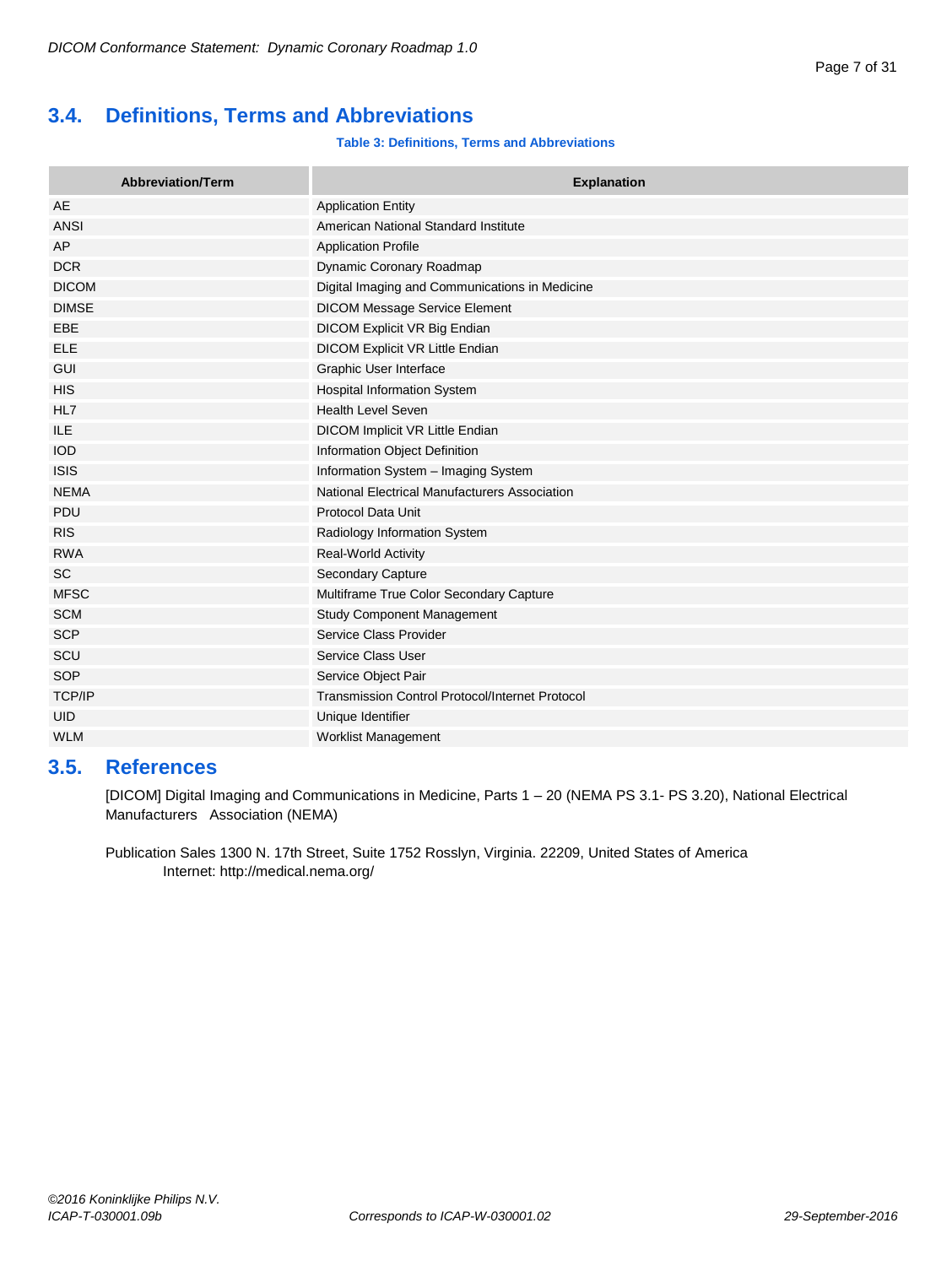## <span id="page-7-0"></span>**4. Networking**

This section contains the networking related services.

## <span id="page-7-1"></span>**4.1. Implementation model**

The implementation model consists of three sections:

- The application data flow diagram, specifying the relationship between the Application Entities and the "external world" or Real-World Activities,
- A functional description of each Application Entity, and
- The sequencing constraints among them.

## <span id="page-7-2"></span>**4.1.1. Application Data Flow**

The Dynamic Coronary Roadmap implements one network application entity: the Dynamic Coronary Roadmap Network AE. The following figure shows the networking application data flow as a functional overview of the application entity. On the left the local Real-World Activities are presented, whereas on the right the remote Real-World Activities are presented.



The Dynamic Coronary Roadmap incorporates the following functionality:

- Export current screen/view or screenshot or movie to a network DICOM node.
- Request a storage commitment for all exported images.

## <span id="page-7-3"></span>**4.1.2. Functional Definition of AE's**

Dynamic Coronary Roadmap incorporates the following functionality:

## **Export Images**

The Dynamic Coronary Roadmap Network AE as Storage SCU implements the RWA Export Images to store movies and snapshots on a remote system, automatically using the relevant storage SOP classes.

## **Archive Images**

The Dynamic Coronary Roadmap Network AE implements the RWA Archive Images to store (as Storage SCU) and, if configured, commit (as Storage Commitment SCU) images on the configured remote archive (e.g. PACS) using the Storage and Storage Commitment Push Model SOP class.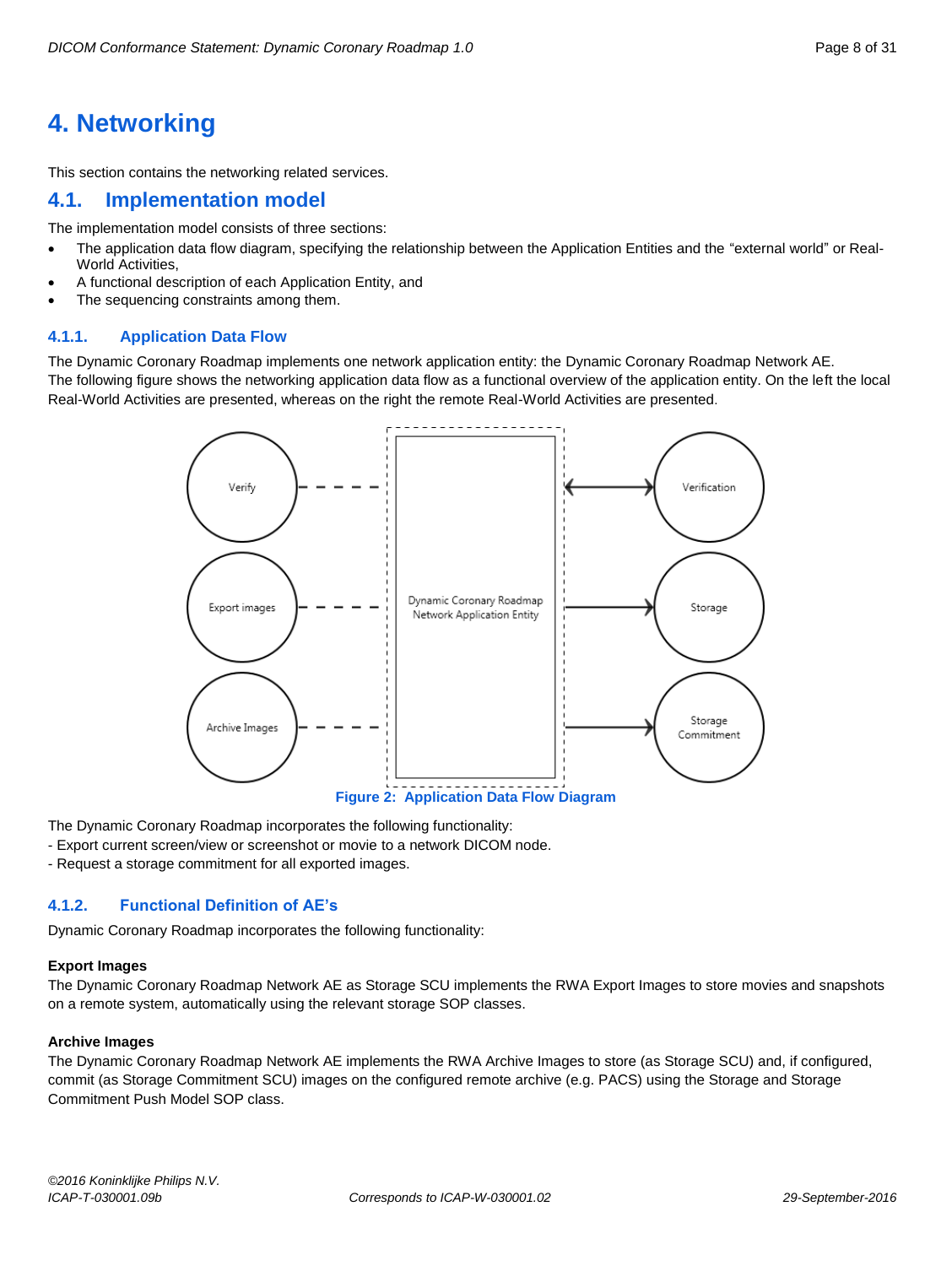After sending a series of images to the archive, the Dynamic Coronary Roadmap System will request a storage commitment from this archive for all exported movies and snapshots. The storage commitment status is indicated in the Dynamic Coronary Roadmap application.

## <span id="page-8-0"></span>**4.1.3.Sequencing of Real World Activities**

Dynamic Coronary Roadmap is connected to the X-ray system. X-Ray system acquires images with a certain procedure and sends to Dynamic Coronary Roadmap. Based on the received x-ray images the Dynamic Coronary Roadmap allows to create DICOM objects (Secondary captures/ Multiframe captures) which are automatically archived to a configured PACS. I.e. it sends the C-STORE-RQ messages containing the image information.

When all images that it has stored, i.e. it sends the request for storage commit N-ACTION-RQ message.



**Figure 3: Sequence Diagram**

## <span id="page-8-1"></span>**4.2. AE Specifications**

This section in the DICOM Conformance Statement is a set of Application Entity specifications. There are as many of these subsections as there are different AE's in the implementation.

## <span id="page-8-2"></span>**4.2.1. Dynamic Coronary Roadmap Network AE**

Detail of this specific Application Entity is specified in this section.

## <span id="page-8-3"></span>**4.2.1.1. SOP Classes**

This Application Entity provides Standard Conformance to the following SOP Classes.

#### **Table 4: SOP Classes for Dynamic Coronary Roadmap Network AE**

| <b>SOP Class Name</b>                                  | <b>SOP Class UID</b>        | <b>SCU</b> | <b>SCP</b> |
|--------------------------------------------------------|-----------------------------|------------|------------|
| <b>Verification SOP Class</b>                          | 1.2.840.10008.1.1           | Yes        | Yes*       |
| Secondary Capture Image Storage SOP Class              | 1.2.840.10008.5.1.4.1.1.7   | Yes        | <b>No</b>  |
| Multi-frame True Color Secondary Capture Image Storage | 1.2.840.10008.5.1.4.1.1.7.4 | Yes        | <b>No</b>  |
| Storage Commitment Push Model SOP Class                | 1.2.840.10008.1.20.1        | Yes        | No.        |

Note\*: Verification as SCP is supported only part of asynchronous storage commitment.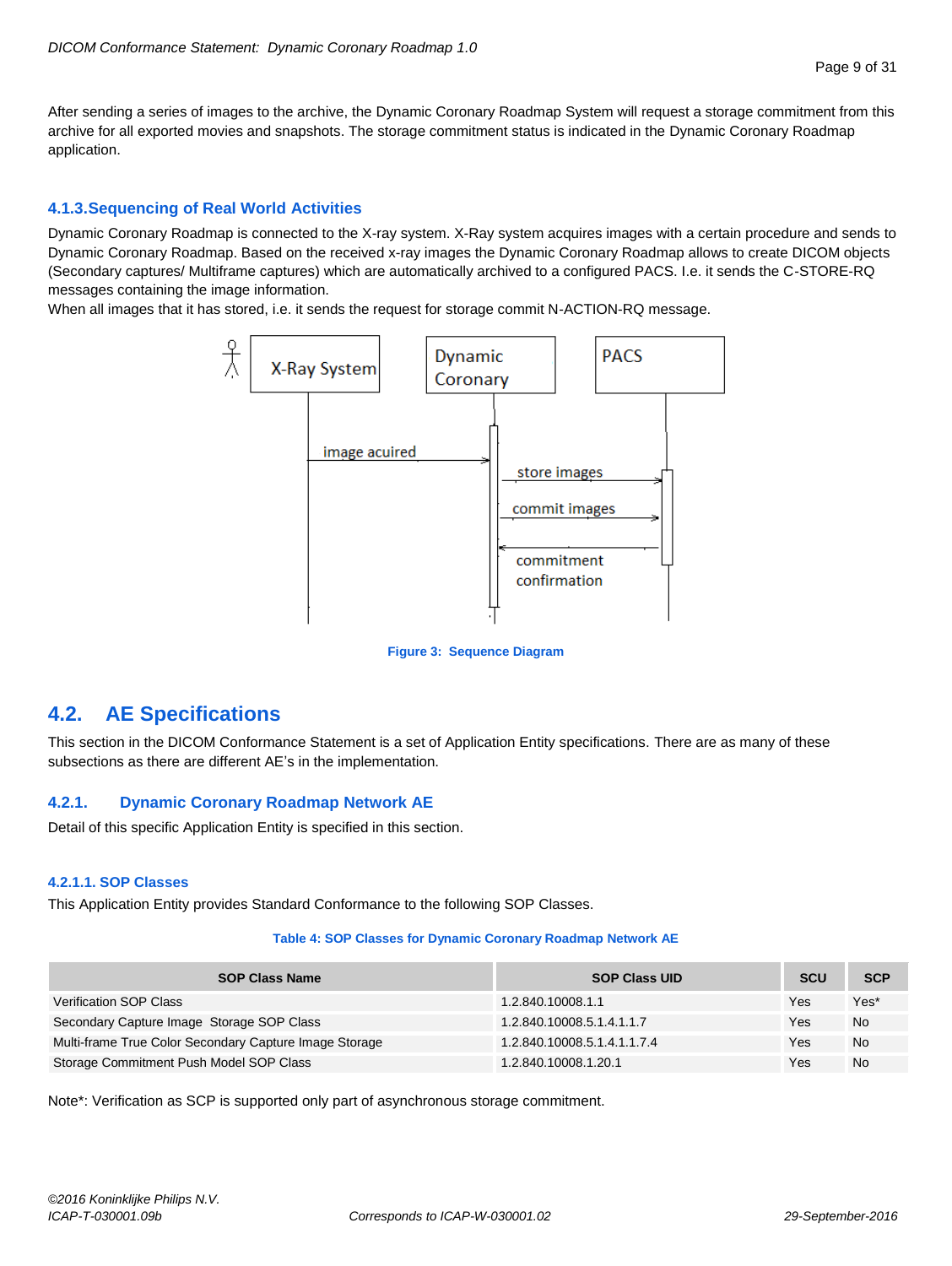## <span id="page-9-0"></span>**4.2.1.2. Association Policies**

Each AE specification contains a description of the general association establishment and acceptance policies of the AE.

#### <span id="page-9-1"></span>**4.2.1.2.1. General**

The DICOM standard application context is specified below.

#### **Table 5: DICOM Application Context**

| <b>Description</b>              | Value                 |
|---------------------------------|-----------------------|
| <b>Application Context Name</b> | 1.2.840.10008.3.1.1.1 |

### <span id="page-9-2"></span>**4.2.1.2.2. Number of Associations**

The number of simultaneous associations that an Application Entity may support as an Initiator or Acceptor is specified here.

#### **Table 6: Number of associations as an Association Initiator for this AE**

| <b>Description</b>                          | Value |
|---------------------------------------------|-------|
| Maximum number of simultaneous associations |       |

## **Table 7: Number of associations as an Association Acceptor for this AE**

| <b>Description</b>                          | Value |
|---------------------------------------------|-------|
| Maximum number of simultaneous associations |       |

### <span id="page-9-3"></span>**4.2.1.2.3. Implementation Identifying Information**

The value supplied for Implementation Class UID and version name are documented here.

#### **Table 8: DICOM Implementation Class and Version for Dynamic Coronary Roadmap Network AE**

| Implementation Class UID    | 1.3.46.670589.29.4411218.5524563.1.0 |
|-----------------------------|--------------------------------------|
| Implementation Version Name | PMS CORTLS 1.0                       |

## <span id="page-9-4"></span>**4.2.1.3. Association Initiation Policy**

The Application Entity will respond to a received Association rejection as shown in the next table.

#### **Table 9: Association Rejection response**

| <b>Result</b>                | <b>Source</b>                                                   | <b>Reason/Diagnosis</b>                    | <b>Behaviour</b>                                                  |
|------------------------------|-----------------------------------------------------------------|--------------------------------------------|-------------------------------------------------------------------|
| $1 -$ rejected-<br>permanent | 1 - DICOM UL service-user                                       | $1 - no$ -reason-given                     | "Cannot open association "message displayed"<br>on the system UI. |
|                              |                                                                 | 2 - application-context-name-not supported | "Cannot open association "message displayed"<br>on the system UI. |
|                              |                                                                 | 3 - calling-AE-title-not-recognized        | "Cannot open association "message displayed<br>on the system UI.  |
|                              |                                                                 | 7 - called-AE-title-not-recognized         | "Cannot open association "message displayed"<br>on the system UI. |
|                              | 2 - DICOM UL service-<br>(ACSE related<br>provider<br>function) | 1 – no-reason-given                        | "Cannot open association "message displayed"<br>on the system UI. |
|                              |                                                                 | 2 - protocol-version-not-supported         | "Cannot open association "message displayed"<br>on the system UI. |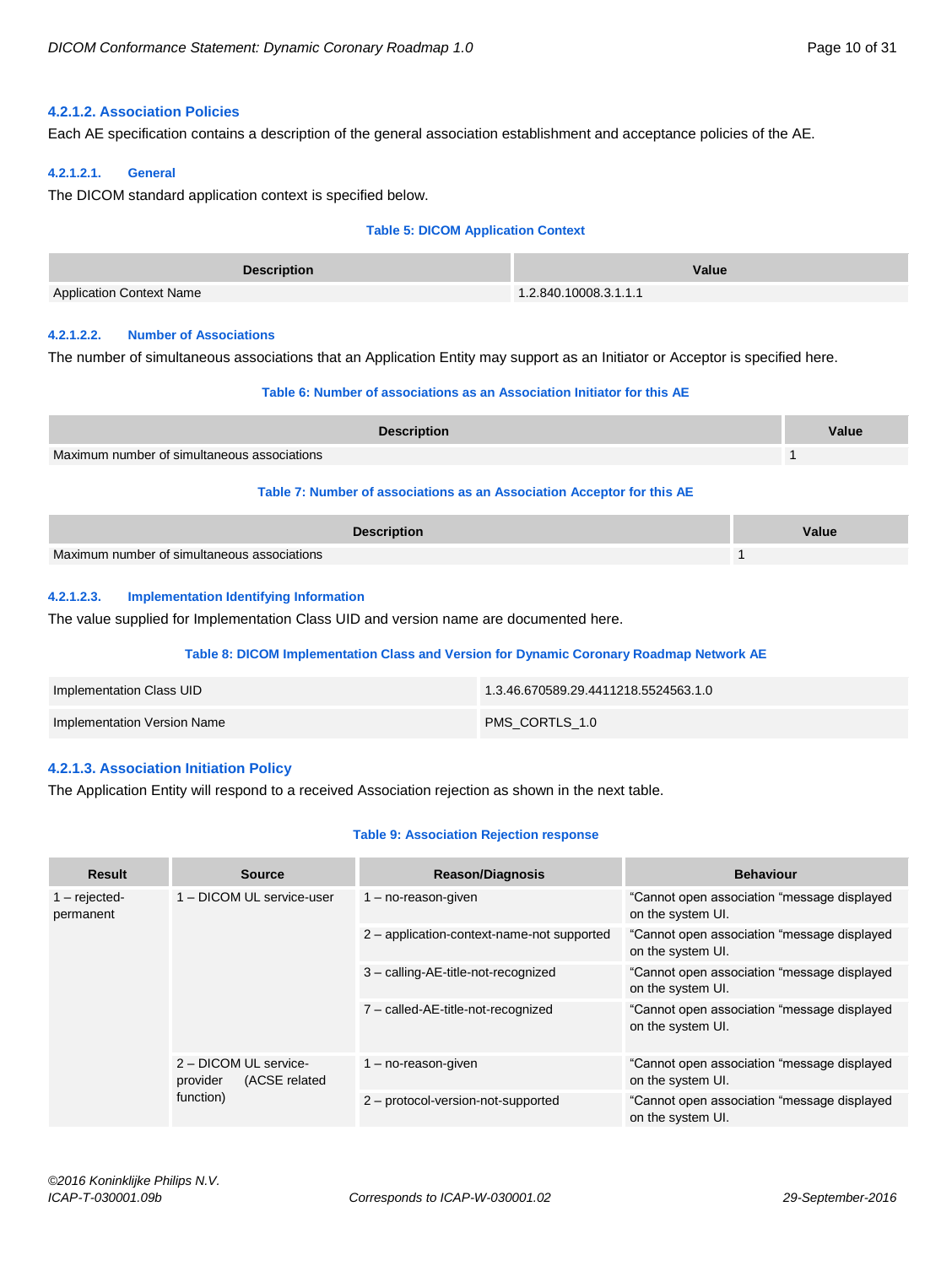| <b>Result</b>               | <b>Source</b>                                                           | <b>Reason/Diagnosis</b>                    | <b>Behaviour</b>                                                 |
|-----------------------------|-------------------------------------------------------------------------|--------------------------------------------|------------------------------------------------------------------|
|                             | 3 - DICOM UL service-<br>provider(Presentation related<br>function)     | 1 - temporary-congestion                   | "Cannot open association "message displayed<br>on the system UI. |
|                             |                                                                         | 2 - local-limit-exceeded                   | "Cannot open association "message displayed<br>on the system UI. |
| $2 - rejected$<br>transient | 1 - DICOM UL service-user                                               | $1 - no$ -reason-given                     | "Cannot open association "message displayed<br>on the system UI. |
|                             |                                                                         | 2 - application-context-name-not-supported | "Cannot open association "message displayed<br>on the system UI. |
|                             |                                                                         | 3 - calling-AE-title-not-recognized        | "Cannot open association "message displayed<br>on the system UI. |
|                             |                                                                         | 7 - called-AE-title-not-recognized         | "Cannot open association "message displayed<br>on the system UI. |
|                             | 2 - DICOM UL service-<br>(ACSE<br>provider<br>related function)         | $1 - no$ -reason-given                     | "Cannot open association "message displayed<br>on the system UI. |
|                             |                                                                         | 2 - protocol-version-not-supported         | "Cannot open association "message displayed<br>on the system UI. |
|                             | 3 - DICOM UL service-<br>provider<br>(Presentation<br>related function) | 1 - temporary-congestion                   | "Cannot open association "message displayed<br>on the system UI. |
|                             |                                                                         | 2 - local-limit-exceeded                   | "Cannot open association "message displayed<br>on the system UI. |

The behavior of the AE on receiving an Association abort is summarized in the next table.

## **Table 10: Association Abort Handling**

| Source                                             | <b>Reason/Diagnosis</b>            | <b>Behavior when received</b>                                     | Sent when                                                                                                                      |
|----------------------------------------------------|------------------------------------|-------------------------------------------------------------------|--------------------------------------------------------------------------------------------------------------------------------|
| 0 - DICOM UL service-user<br>(initiated abort)     | 0- reason-not-specified            | "Cannot open association "message"<br>displayed on the system UI. | SCU was unable to send the Response to<br>SCP.                                                                                 |
| 2 - DICOM UL service-provider<br>(initiated abort) | $0$ – reason-not-specified         | "Cannot open association "message"<br>displayed on the system UI. | SCU was unable to send the Response to<br>SCP.                                                                                 |
|                                                    | 1 - unrecognized-PDU               | "Cannot open association "message"<br>displayed on the system UI. | An unrecognized PDU type is received                                                                                           |
|                                                    | 2 - unexpected-PDU                 | "Cannot open association "message"<br>displayed on the system UI. | The received PDU type is not expected                                                                                          |
|                                                    | 4 - unrecognized-PDU-<br>parameter | "Cannot open association "message"<br>displayed on the system UI. | An unrecognized Associate PDU item is<br>received.                                                                             |
|                                                    | 5 - unexpected-PDU-<br>parameter   | "Cannot open association "message"<br>displayed on the system UI. | One of the Associate PDU items is<br>received more than once.<br>• One of the Associate PDU items is<br>received unexpectedly. |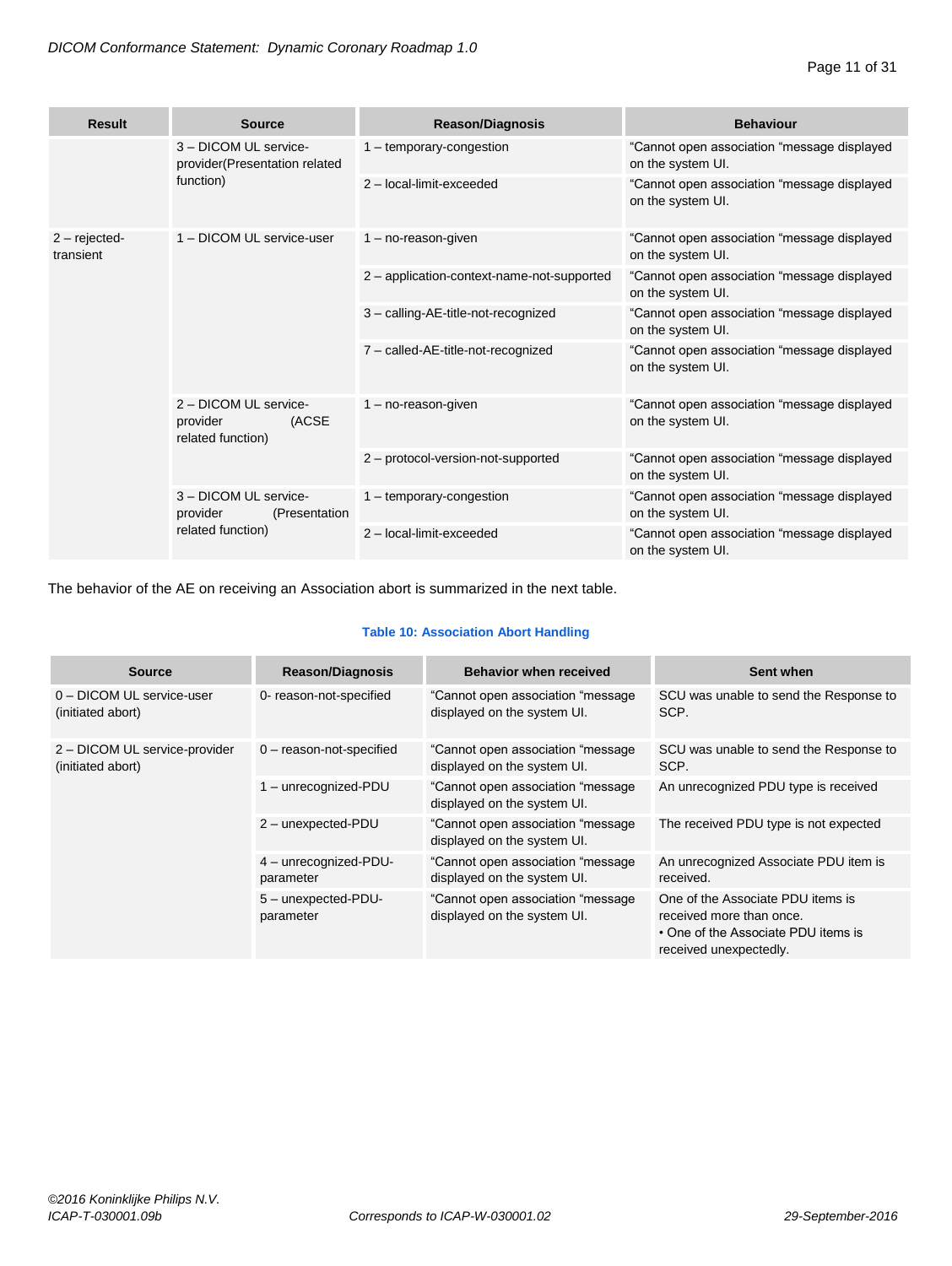| 6 - invalid-PDU-parameter-<br>value | "Cannot open association "message"<br>displayed on the system UI. | One of the Associate PDU items is<br>received more than once.<br>• One of the Associate PDU items is not<br>received.<br>• There is mismatch in the application<br>context names between the SCU and the<br>SCP.<br>• Unknown presentation context id is<br>received.<br>• Unknown abstract syntax is received.<br>• The length or the format of a received |
|-------------------------------------|-------------------------------------------------------------------|-------------------------------------------------------------------------------------------------------------------------------------------------------------------------------------------------------------------------------------------------------------------------------------------------------------------------------------------------------------|
|                                     |                                                                   | PDU item is invalid.                                                                                                                                                                                                                                                                                                                                        |

#### <span id="page-11-0"></span>**4.2.1.3.1. (Real-World) Activity – Verification as SCU**

#### **4.2.1.3.1.1. Description and Sequencing of Activities**

The Dynamic Coronary Roadmap Network AE implements the Verification service class / Verification SOP class to verify application level communication.



**Figure 4: Data Flow Diagram – Verification as SCU**

#### **4.2.1.3.1.2. Proposed Presentation Contexts**

The presentation contexts are defined in the next table.

#### **Table 11: Proposed Presentation Contexts for (Real-World) Activity – Verification as SCU**

| <b>Presentation Context Table</b> |                   |                           |                     |             |                             |  |
|-----------------------------------|-------------------|---------------------------|---------------------|-------------|-----------------------------|--|
| <b>Abstract Syntax</b>            |                   | <b>Transfer Syntax</b>    |                     |             |                             |  |
| <b>Name</b>                       | <b>UID</b>        | <b>Name List</b>          | <b>UID List</b>     | <b>Role</b> | <b>Extended Negotiation</b> |  |
| <b>Verification SOP Class</b>     | 1.2.840.10008.1.1 | Explicit VR Big Endian    | 1.2.840.10008.1.2.2 | <b>SCU</b>  | None                        |  |
|                                   |                   | Explicit VR Little Endian | 1.2.840.10008.1.2.1 |             |                             |  |
|                                   |                   | Implicit VR Little Endian | 1.2.840.10008.1.2   |             |                             |  |

## **4.2.1.3.1.3. SOP Specific Conformance for Verification SOP Class**

The Dynamic Coronary Roadmap Network AE provides standard conformance to the DICOM Verification service class.

*©2016 Koninklijke Philips N.V. ICAP-T-030001.09b Corresponds to ICAP-W-030001.02 29-September-2016*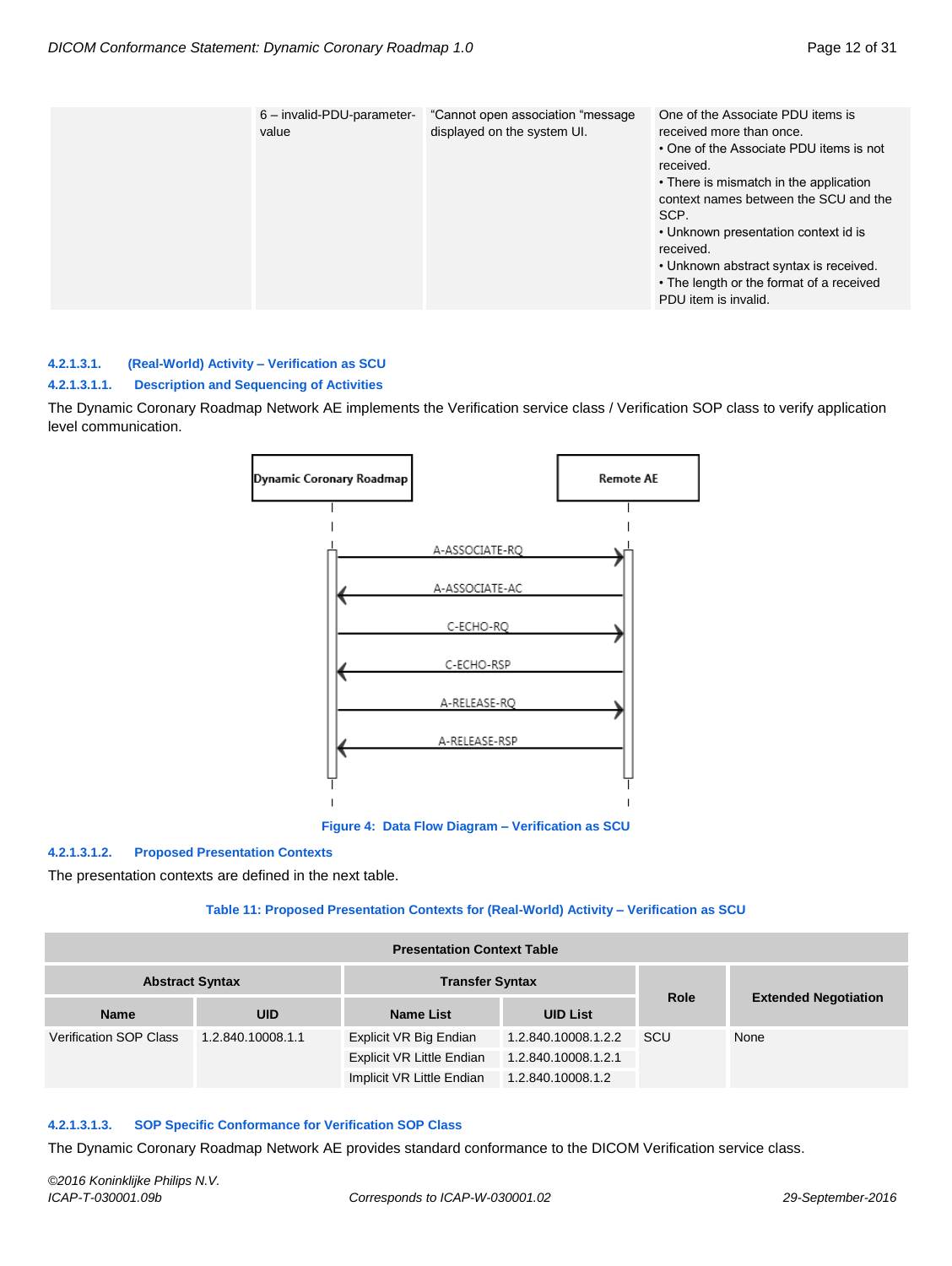## **4.2.1.3.1.3.1. Dataset Specific Conformance for Verification C-ECHO SCU Table 12: Status Response**

| <b>Service Status</b> | <b>Error Code</b> | <b>Further Meaning</b> | <b>Behavior</b>                                           |
|-----------------------|-------------------|------------------------|-----------------------------------------------------------|
| Success               | 0000              | Confirmation           | The SCP has successfully returned a verification response |

## <span id="page-12-0"></span>**4.2.1.3.2. (Real-World) Activity – Image Export**

## **4.2.1.3.2.1. Description and Sequencing of Activities**

The Dynamic Coronary Roadmap implements the Storage service class as part of the Dynamic Coronary Roadmap to store selected images at an archive or other storage SCP. All actual selected images are exported using one and the same association.



**Figure 5: Data Flow Diagram – Store Image – Storage as SCU**

## **4.2.1.3.2.2. Proposed Presentation Contexts**

The presentation contexts are defined in the next table.

#### **Table 13: Proposed Presentation Contexts for (Real-World) Activity – Image Export**

| <b>Presentation Context Table</b>                            |                             |                                                       |                        |             |                    |
|--------------------------------------------------------------|-----------------------------|-------------------------------------------------------|------------------------|-------------|--------------------|
|                                                              | <b>Abstract Syntax</b>      | <b>Transfer Syntax</b>                                |                        |             | <b>Extended</b>    |
| <b>Name</b>                                                  | <b>UID</b>                  | <b>Name List</b>                                      | <b>UID List</b>        | <b>Role</b> | <b>Negotiation</b> |
| Multi-frame True Color<br>Secondary Capture Image<br>Storage | 1.2.840.10008.5.1.4.1.1.7.4 | JPEG Baseline (Process 1)                             | 1.2.840.10008.1.2.4.50 | <b>SCU</b>  | None               |
| Secondary Capture Image<br>Storage SOP Class                 | 1.2.840.10008.5.1.4.1.1.7   | Implicit VR Little Endian                             | 1.2.840.10008.1.2      | SCU         | None               |
|                                                              |                             | Explicit VR Big Endian                                | 1.2.840.10008.1.2.2    |             |                    |
|                                                              |                             | <b>Explicit VR Little Endian</b>                      | 1.2.840.10008.1.2.1    |             |                    |
|                                                              |                             | JPEG Lossless, Non-<br>Hierarchical, FOP (Process 14) | 1.2.840.10008.1.2.4.70 |             |                    |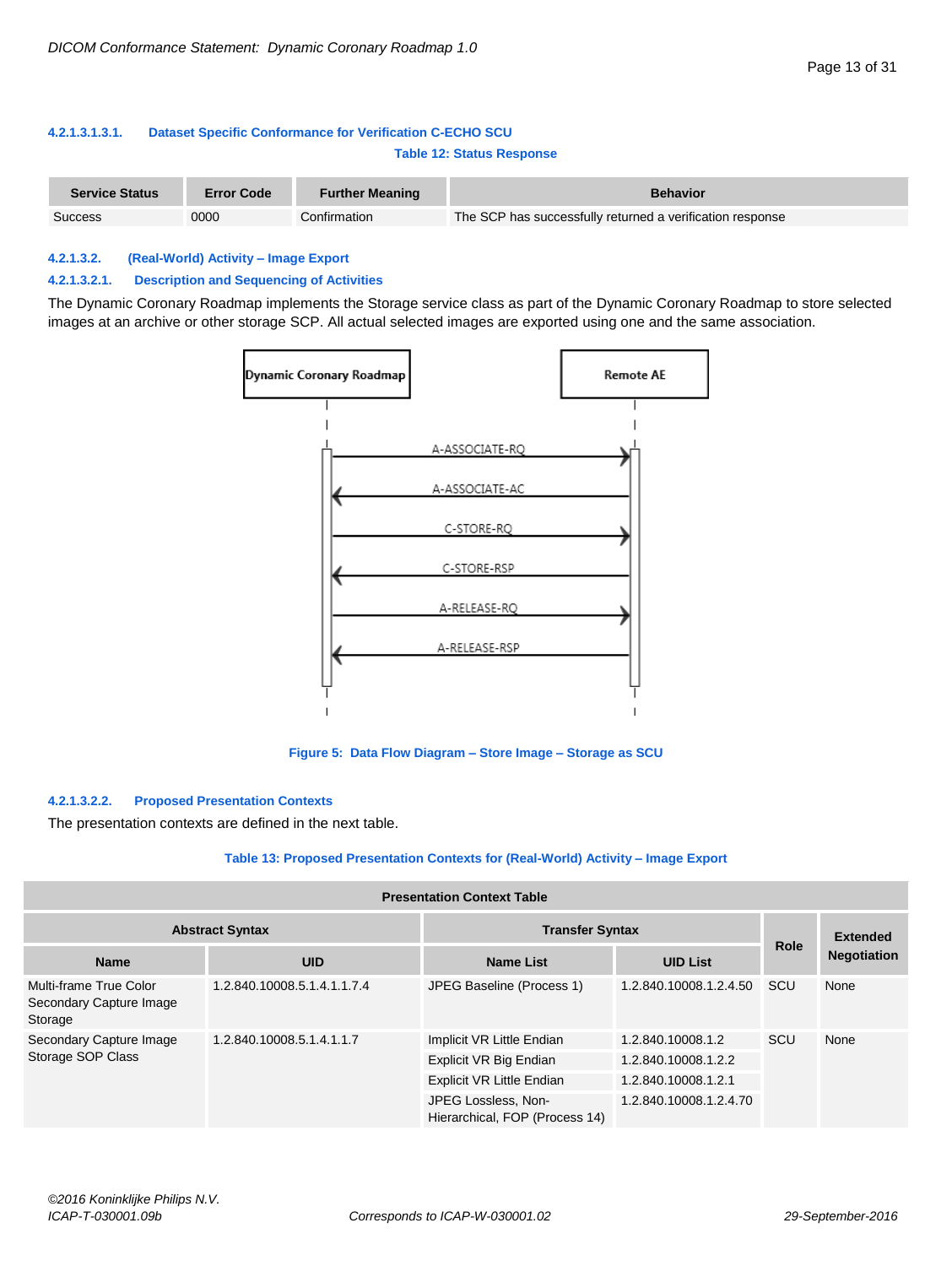## **4.2.1.3.2.3. SOP Specific Conformance for Storage SOP Classes 4.2.1.3.2.3.1. Dataset Specific Conformance for C-STORE-RQ**

### **Table 14: Status Response**

| <b>Service</b><br><b>Status</b> | <b>Error Code</b> | <b>Further Meaning</b>                             | <b>Behavior</b>                                                                                                                                                                                     |
|---------------------------------|-------------------|----------------------------------------------------|-----------------------------------------------------------------------------------------------------------------------------------------------------------------------------------------------------|
| <b>Success</b>                  | 0000              | Successful stored                                  | Export is successful. "Movie\snapshot archived "message displayed on the<br>UI.                                                                                                                     |
| Failure                         | A7xx              | Refused: Out of Resources                          | Export job failed. "Movie\snapshot archive failed "message is displayed on<br>the UI and "The remote server returned a failure response: 0xA7000"<br>message is displayed in the log viewer of SUT. |
|                                 | A9xx              | Error: Data Set does not match SOP<br><b>Class</b> | Export job failed. "Movie\snapshot archive failed "message is displayed on<br>the UI and "The remote server returned a failure response: 0xA9000"<br>message is displayed in the log viewer of SUT. |
|                                 | Cxxx              | Error: cannot understand                           | Export job failed. "Movie\snapshot archive failed "message is displayed on<br>the UI and "The remote server returned a failure response: 0xC000"<br>message is displayed in the log viewer of SUT.  |
| Warning                         | <b>B000</b>       | Coercion of Data Elements                          | Export is successful. "Movie\snapshot archived "message displayed on the<br>UI and "Send message with a warning response 0xB000" message is<br>displayed in the log viewer of SUT.                  |
|                                 | <b>B007</b>       | Data Set does not match SOP Class                  | Export is successful. "Movie\snapshot archived "message displayed on the<br>UI and "Send message with a warning response 0xB007" message is<br>displayed in the log viewer of SUT.                  |
|                                 | <b>B006</b>       | <b>Elements Discarded</b>                          | Export is successful. "Movie\snapshot archived "message displayed on the<br>UI.and "Send message with a warning response 0xB006" message is<br>displayed in the log viewer of SUT.                  |

## <span id="page-13-0"></span>**4.2.1.3.3. (Real-World) Activity – Storage Commitment Push Model as SCU**

The Network AE supports asynchronous storage commitment. The Figure below shows the sequence diagram for the asynchronous storage commitment.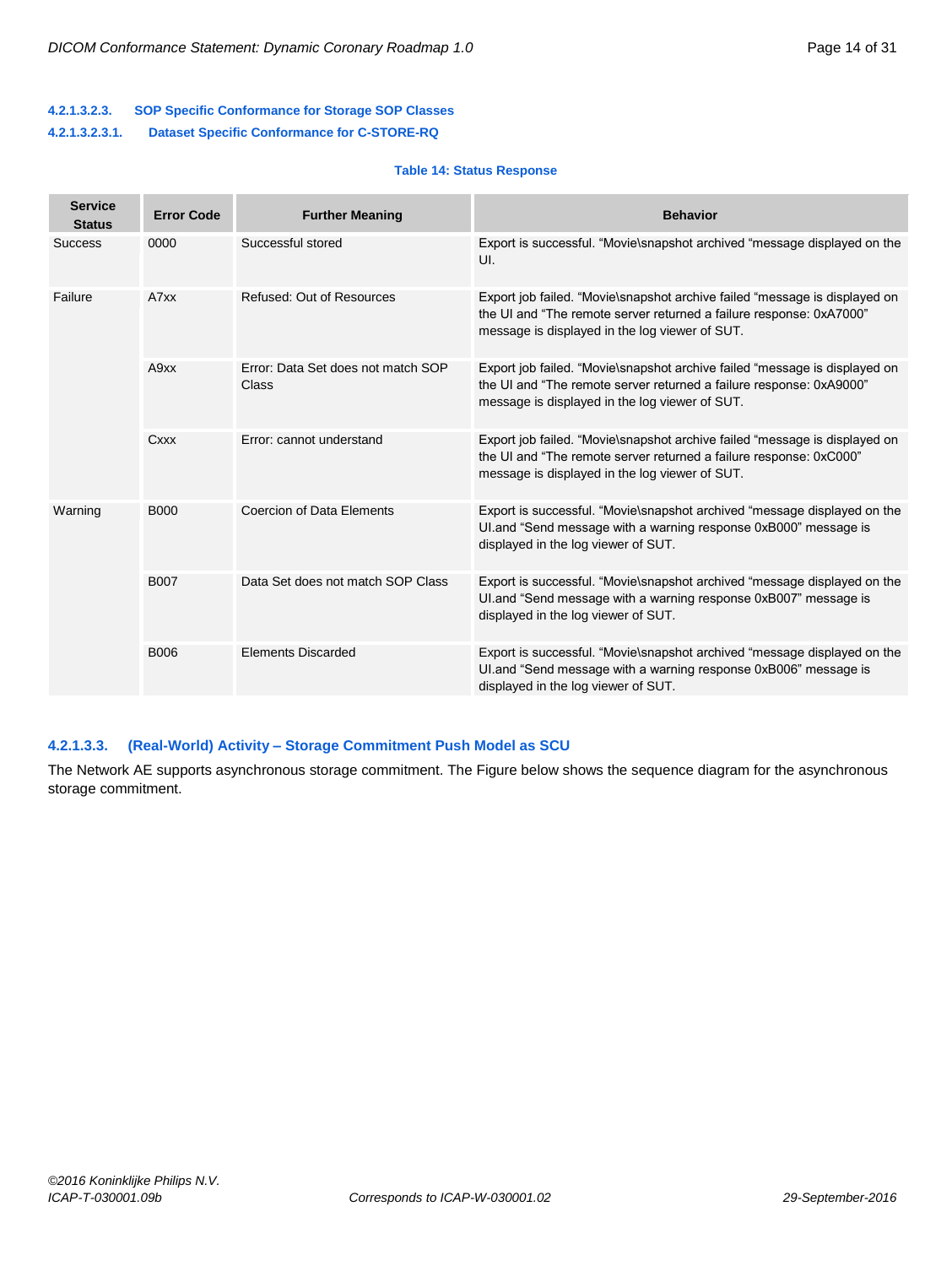

**Figure 6: Data Flow Diagram -Storage Commitment as SCU**

## **4.2.1.3.3.1. Proposed Presentation Contexts**

The proposed presentation contexts for Storage Commitment Push Model as SCU are defined in Table 18.

## **Table 15: Proposed Presentation Contexts for (Real-World) Activity – Storage Commitment Push Model as SCU**

| <b>Presentation Context Table</b> |                      |                                  |                     |             |                    |
|-----------------------------------|----------------------|----------------------------------|---------------------|-------------|--------------------|
| <b>Abstract Syntax</b>            |                      | <b>Transfer Syntax</b>           |                     |             | <b>Extended</b>    |
| <b>Name</b>                       | <b>UID</b>           | <b>Name List</b>                 | <b>UID List</b>     | <b>Role</b> | <b>Negotiation</b> |
| Storage Commitment Push           | 1.2.840.10008.1.20.1 | Explicit VR Big Endian           | 1.2.840.10008.1.2.2 | scu         | None               |
| Model SOP Class                   |                      | <b>Explicit VR Little Endian</b> | 1.2.840.10008.1.2.1 |             |                    |
|                                   |                      | Implicit VR Little Endian        | 1.2.840.10008.1.2   |             |                    |

## **4.2.1.3.3.1. SOP Specific Conformance for Storage Commitment Push Model SOP Class**

Dynamic Coronary Roadmap System conforms to the standard Storage Commitment model

## **4.2.1.3.3.1.1.Dataset Specific Conformance for Storage Commitment Push Model SOP Class N-EVENT-REPORT-SCP**

Details regarding the Dataset Specific response behavior for Storage Commitment Attributes for N-EVENT-REPORT-RSP are described in this section.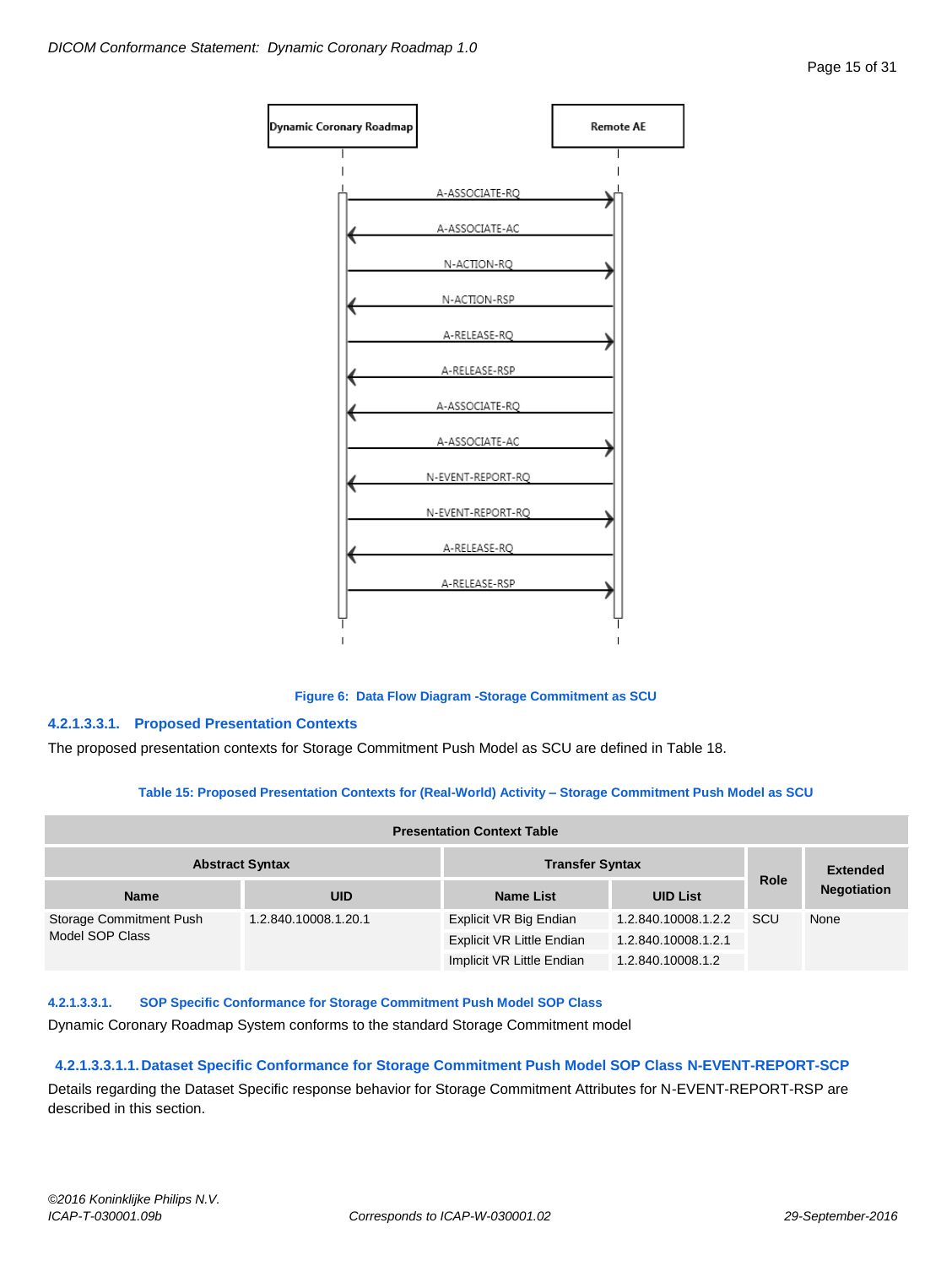### **Table 16: Status Response for N-EVENT-REPORT.**

| <b>Service</b><br><b>Status</b> | <b>Error Code</b> | <b>Further Meaning</b>             | <b>Behavior</b>                                                                                                                                                      |
|---------------------------------|-------------------|------------------------------------|----------------------------------------------------------------------------------------------------------------------------------------------------------------------|
| <b>Success</b>                  | 0000              | Operation complete                 | Storage commitment is successful.                                                                                                                                    |
| Failure                         | <b>XXXX</b>       | (any failure)                      | Storage commitment failed. And "Received a storage failure status for<br>'study instance UID of image of the image sent' "message is displayed in<br>the log viewer. |
|                                 | 0110              | Processing failure                 | Storage commitment failed. And "Received a storage failure status for<br>'study instance UID of image of the image sent' "message is displayed in<br>the log viewer. |
|                                 | 0112              | No such object instance            | Storage commitment failed. And "Received a storage failure status for<br>'study instance UID of image of the image sent' "message is displayed in<br>the log viewer. |
|                                 | 0119              | Class / Instance conflict          | Storage commitment failed. And "Received a storage failure status for<br>'study instance UID of image of the image sent' "message is displayed in<br>the log viewer. |
|                                 | 0122              | Referenced SOP class not supported | Storage commitment failed. And "Received a storage failure status for<br>'study instance UID of image of the image sent' "message is displayed in<br>the log viewer. |
|                                 | 0131              | Duplicate transaction              | Storage commitment failed. And "Received a storage failure status for<br>'study instance UID of image of the image sent' "message is displayed in<br>the log viewer. |
|                                 | 0213              | Resource limitation                | Storage commitment is successful.                                                                                                                                    |

The communication status behavior of the N-EVENT-REPORT is listed in Table 18.

## **Table 17: DICOM Command Communication Failure Behavior for N-EVENT-REPORT.**

| <b>Exception</b>         | <b>Behavior</b>                                                             |
|--------------------------|-----------------------------------------------------------------------------|
| Network Reply Time-out   | The association is released. Continues with waiting for storage commitment. |
| Association Time-out SCU | The association is released. Continues with waiting for storage commitment. |
| Association aborted      | Continues with waiting for storage commitment.                              |

## **4.2.1.3.3.1.2.Dataset Specific Conformance for Storage Commitment Push Model SOP Class N-ACTION-SCU**

## This chapter describes the Dataset Specific response behavior for Storage Commitment Attribute N-ACTION-RQ. **Table 18: Storage Commitment Attribute for N-ACTION-RQ**

| <b>Attribute Name</b>        | Tag       | <b>Comment</b>                   |
|------------------------------|-----------|----------------------------------|
|                              |           | <b>Storage Commitment Module</b> |
| <b>Transaction UID</b>       | 0008,1195 |                                  |
| Referenced SOP Sequence      | 0008,1199 |                                  |
| >Referenced SOP Class UID    | 0008,1150 |                                  |
| >Referenced SOP Instance UID | 0008,1155 |                                  |

The possible status responses for N-ACTION-RQ are shown in the Table 47.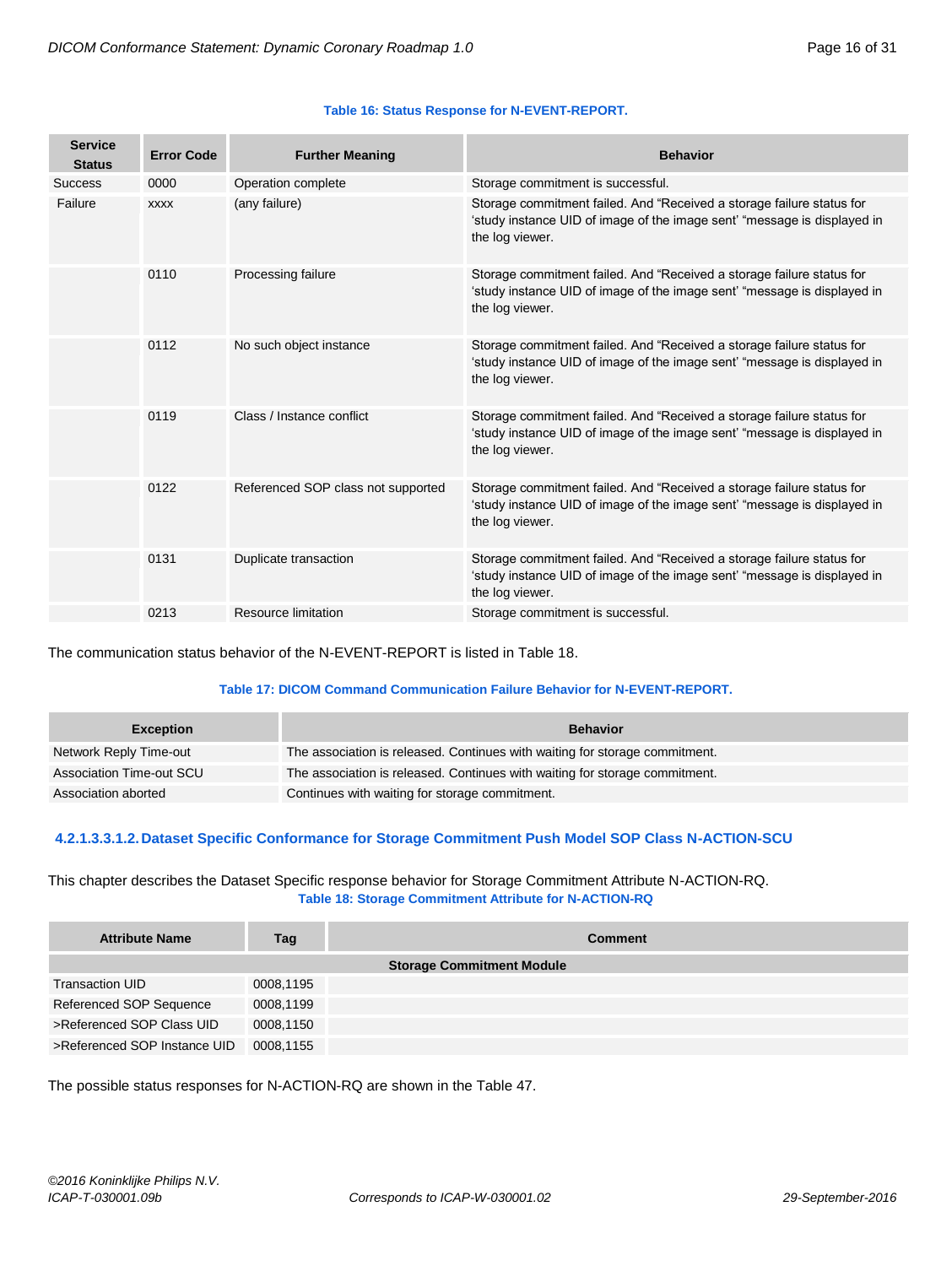#### **Table 19: Status Response for A-ACTION-RQ.**

| <b>Service Status</b> | <b>Error Code</b> | <b>Further Meaning</b>           | <b>Behavior</b> |
|-----------------------|-------------------|----------------------------------|-----------------|
| Success               | 0000              | Conformation. Operation complete |                 |
| Failure               | <b>XXXX</b>       | (any failure)                    |                 |

The possible communication failures are shown in the below 21.

#### **Table 20: DICOM Command Communication Failure Behavior N-ACTION.**

| <b>Exception</b>           | <b>Behavior</b>                                                                        |
|----------------------------|----------------------------------------------------------------------------------------|
| Reply Time-out             | The association is released. The Archive Images job expects storage commitment report. |
| Association Time-out SCU   | The association is released. The Archive Images job expects storage commitment report. |
| <b>Association Aborted</b> | The Archive Images job expects storage commitment report.                              |

## <span id="page-16-0"></span>**4.2.1.3.4. (Real-World) Activity – Verification as SCP**

## **4.2.1.3.4.1. Description and Sequencing of Activities**

Note\*: Verification as SCP is supported only part of asynchronous storage commitment.



**Figure 7: Data Flow Diagram – Verification as SCP**

## <span id="page-16-1"></span>**4.3. Network Interfaces**

## <span id="page-16-2"></span>**4.3.1. Physical Network Interfaces**

The System provides only DICOM V3.0 TCP/IP Network Communication Support as defined in PS 3.8 of the standard.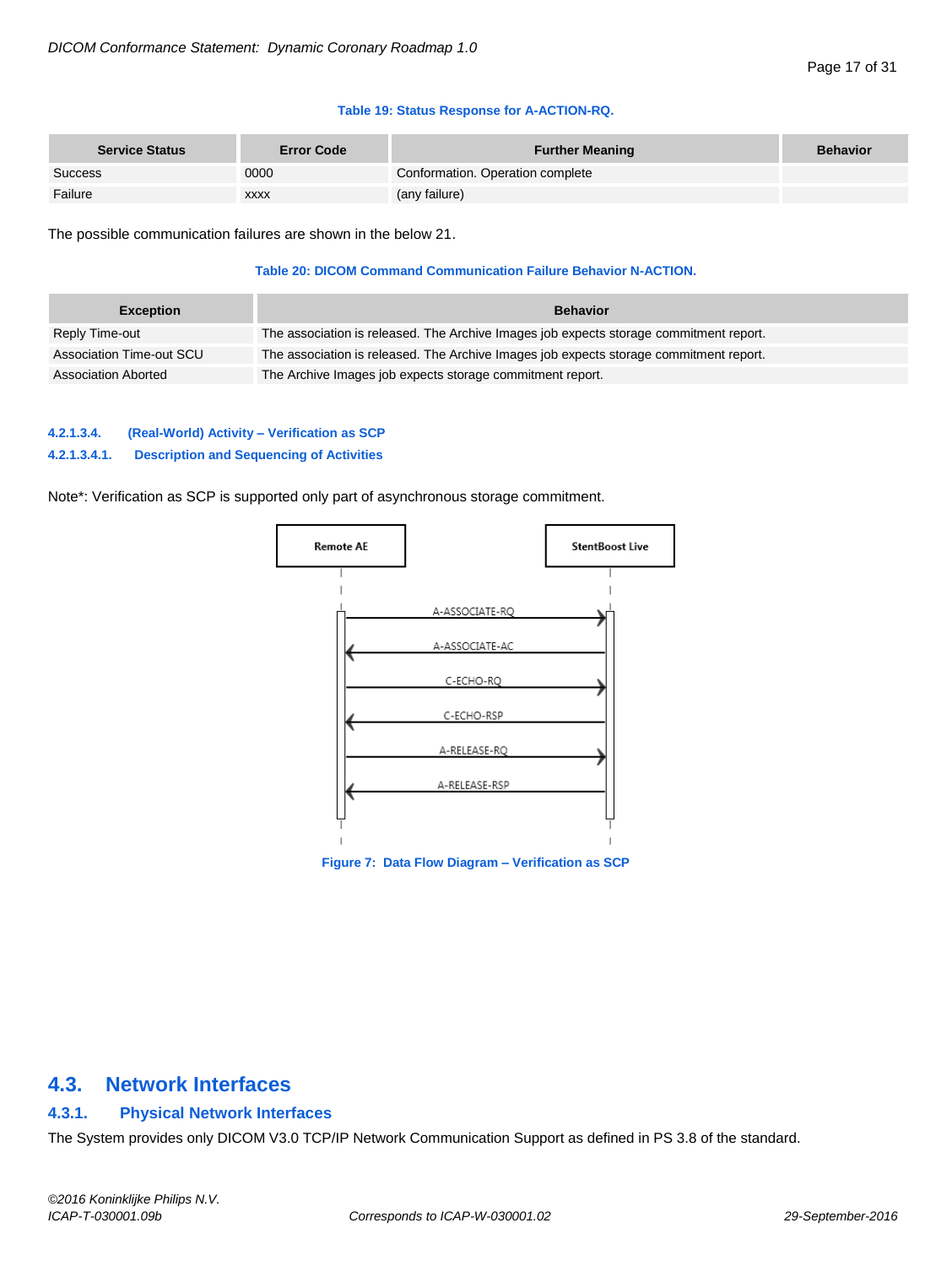TCP/IP is the only protocol stack supported. Supported physical medium include: IEEE 802.3-1995, 10BASE-T IEEE 802.3-1995, 100BASE-TX (Fast Ethernet) IEEE 802.3, 1000BASE-X (Fiber Optic Gigabit Ethernet).

The TCP/IP Stack is as supported by the underlying Operating System. The API is the WinSock 2 interface as supported by the underlying Operating System.

## <span id="page-17-0"></span>**4.3.2. Additional Protocols**

No additional protocols are used.

## <span id="page-17-1"></span>**4.4. Configuration**

Any implementation's DICOM conformance may be dependent upon configuration, which takes place at the time of installation. Issues concerning configuration are addressed in this section.

## <span id="page-17-2"></span>**4.4.1. AE Title/Presentation Address Mapping**

<span id="page-17-3"></span>An important installation issue is the translation from AE title to presentation address. How this is to be performed is described here.

## **4.4.1.1. Local AE Titles**

The Field Service User Interface only allows one AE to be configured.

The following AE specific information must be available to configure a local AE:

- ae title

- port number (note that normally all local Dynamic Coronary Roadmap AE's will have a different port number)

## <span id="page-17-4"></span>**4.4.1.2. Remote AE Title/Presentation Address Mapping**

One or more remote AE's may be configured.

The following AE specific information must be available to configure a remote AE:

- ae title
- hostname or IP address
- port number

## <span id="page-17-5"></span>**4.4.2. Parameters**

The specification of important operational parameters, their default value and range (if configurable) are specified here.

## **Table 21: Configuration Parameters Table**

| <b>Parameter</b>                                                                                                 | Configurable | <b>Default Value</b>     |
|------------------------------------------------------------------------------------------------------------------|--------------|--------------------------|
| <b>General Parameter</b>                                                                                         |              |                          |
| Time-out waiting for acceptance or rejection Response to an Association Open Request (Application Level timeout) | <b>Yes</b>   |                          |
| General Dimse level time-out values (Verification, Storage)                                                      | <b>No</b>    | $\blacksquare$           |
| Time-out for response to TCP/IP connect request. (Low-level timeout)                                             | OS.          |                          |
| Time-out waiting for acceptance of a TCP/IP message over the network (Low-level timeout)                         | OS.          |                          |
| Time-out for waiting for data between TCP/IP packets. (Low-level timeout)                                        | OS.          |                          |
| Any changes to default TCP/IP settings, such as configurable stack parameters.                                   | OS.          | $\overline{\phantom{a}}$ |
| <b>AE Specific Parameters</b>                                                                                    |              |                          |
| Size constraint in maximum object size                                                                           | <b>No</b>    | $\blacksquare$           |
| Maximum PDU size the AE can send and receive                                                                     | Yes          | 64234                    |
| Association time-out SCP                                                                                         | <b>Yes</b>   |                          |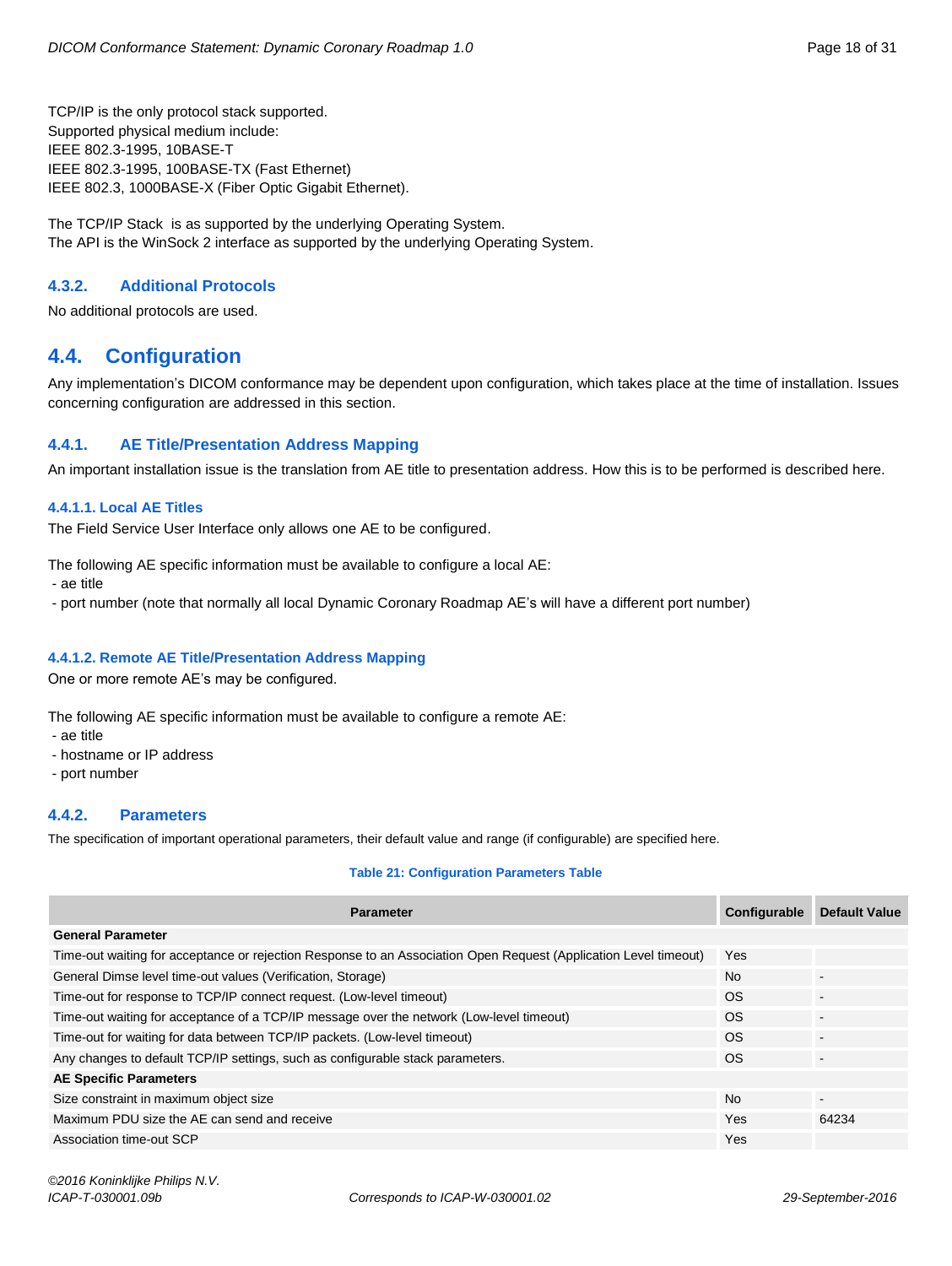| <b>Parameter</b>                                                | Configurable | <b>Default Value</b> |
|-----------------------------------------------------------------|--------------|----------------------|
| Association time-out SCU                                        | Yes          |                      |
| AE specific DIMSE level time-out values                         | Yes          |                      |
| Number of simultaneous associations by service and/or SOP class | <b>No</b>    |                      |
| SOP Class support                                               | <b>No</b>    |                      |
| <b>Transfer Syntax support</b>                                  | <b>No</b>    |                      |
| Port Number                                                     | Yes          |                      |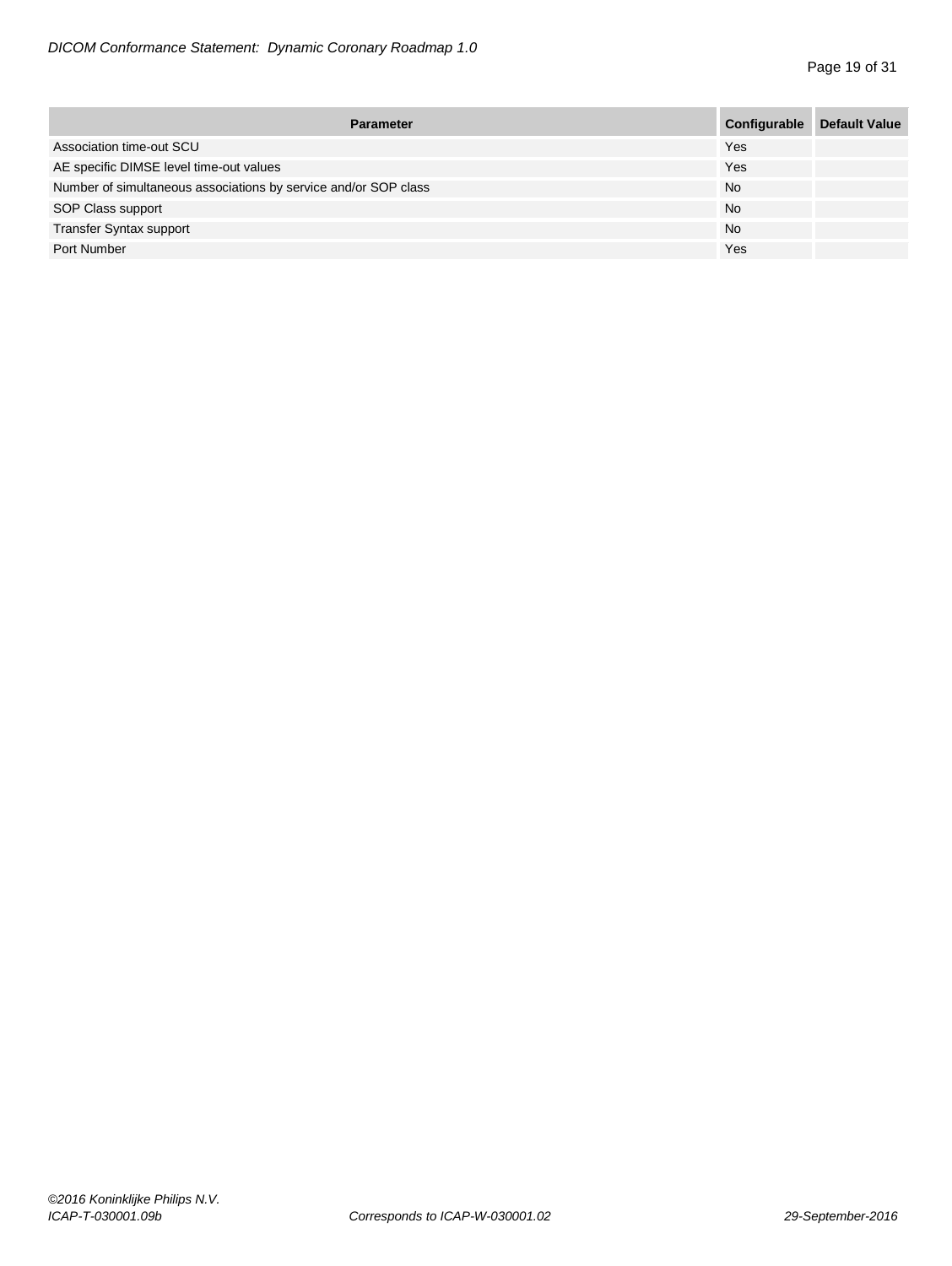## <span id="page-19-0"></span>**5. Media Interchange**

Not Applicable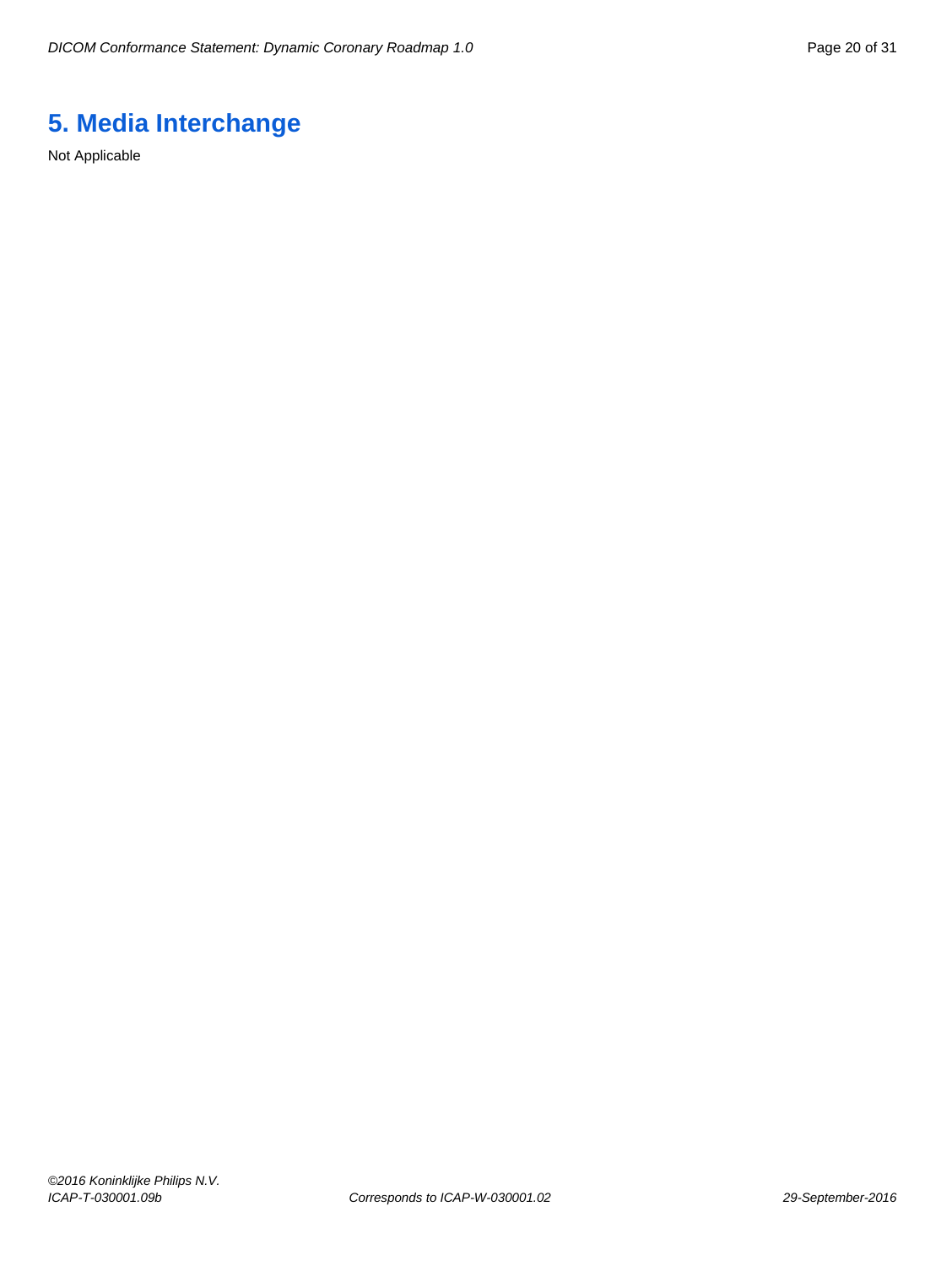## <span id="page-20-0"></span>**6. Support of Character Sets**

Any support for character sets in Network and Media services is described here.

#### **Table 22: Supported DICOM Character Sets**

| <b>Character Set Description</b> | <b>Defined Term</b> | <b>ESC Sequence</b> | <b>ISO Registration</b><br><b>Number</b> | Code<br><b>Element</b> | <b>Character Set</b>          |
|----------------------------------|---------------------|---------------------|------------------------------------------|------------------------|-------------------------------|
| Unicode in UTF-8                 | <b>ISO IR 192</b>   | ESC 02/08 04/02     | ISO-IR 6                                 | G0                     | ISO 646                       |
|                                  |                     | ESC 02/13 04/01     | <b>ISO-IR 100</b>                        | G <sub>1</sub>         | Supplementary set of ISO 8859 |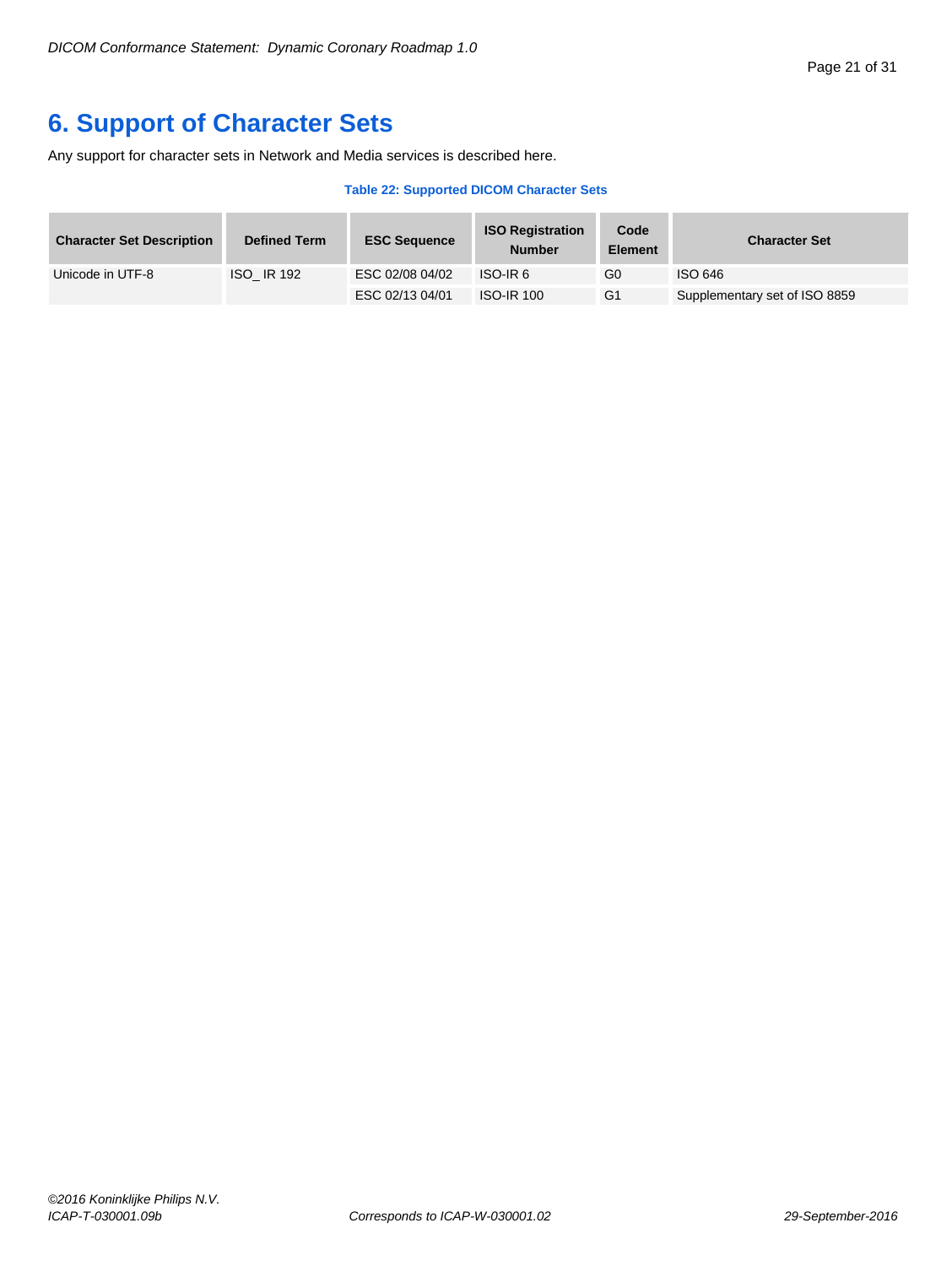## <span id="page-21-0"></span>**7. Security**

## <span id="page-21-1"></span>**7.1. Security Profiles**

## <span id="page-21-2"></span>**7.1.1. Security use Profiles**

Not applicable

## <span id="page-21-3"></span>**7.1.2. Security Transport Connection Profiles**

Secure communication is a "mode of operation" supported by the implementation of the DICOM Basic TLS Secure Transport Connection Profile [DICOM]. This functionality will be used by the nodes, which can authenticate each other before they exchange DICOM information. For secure communication Dynamic Coronary Roadmap 1.0 uses the protocols TLS 1.0, TLS 1.1, TLS 1.2 and SSL 3.0 which provides message authentication, integrity, confidentiality, and replay protection. Confidentiality is optional and can be controlled by the encryption settings. Within these protocols Dynamic Coronary Roadmap 1.0 supports the following Cipher Suites\*:

- TLS\_ECDHE\_RSA\_WITH\_AES\_256\_CBC\_SHA384\_P256
- TLS\_ECDHE\_RSA\_WITH\_AES\_256\_CBC\_SHA384\_P384
- TLS\_ECDHE\_RSA\_WITH\_AES\_128\_CBC\_SHA256\_P256
- TLS\_ECDHE\_RSA\_WITH\_AES\_128\_CBC\_SHA256\_P384
- TLS\_ECDHE\_RSA\_WITH\_AES\_256\_CBC\_SHA\_P256
- TLS\_ECDHE\_RSA\_WITH\_AES\_256\_CBC\_SHA\_P384
- TLS\_ECDHE\_RSA\_WITH\_AES\_128\_CBC\_SHA\_P256
- TLS\_ECDHE\_RSA\_WITH\_AES\_128\_CBC\_SHA\_P384
- TLS\_DHE\_RSA\_WITH\_AES\_256\_GCM\_SHA384
- TLS\_DHE\_RSA\_WITH\_AES\_128\_GCM\_SHA256
- TLS\_DHE\_RSA\_WITH\_AES\_256\_CBC\_SHA
- TLS\_DHE\_RSA\_WITH\_AES\_128\_CBC\_SHA
- TLS\_RSA\_WITH\_AES\_256\_GCM\_SHA384
- TLS\_RSA\_WITH\_AES\_128\_GCM\_SHA256
- TLS\_RSA\_WITH\_AES\_256\_CBC\_SHA256
- TLS\_RSA\_WITH\_AES\_128\_CBC\_SHA256
- TLS\_RSA\_WITH\_AES\_256\_CBC\_SHA
- TLS\_RSA\_WITH\_AES\_128\_CBC\_SHA
- TLS\_ECDHE\_ECDSA\_WITH\_AES\_256\_GCM\_SHA384\_P384
- TLS\_ECDHE\_ECDSA\_WITH\_AES\_128\_GCM\_SHA256\_P256
- TLS\_ECDHE\_ECDSA\_WITH\_AES\_128\_GCM\_SHA256\_P384
- TLS\_ECDHE\_ECDSA\_WITH\_AES\_256\_CBC\_SHA384\_P384
- TLS\_ECDHE\_ECDSA\_WITH\_AES\_128\_CBC\_SHA256\_P256
- TLS\_ECDHE\_ECDSA\_WITH\_AES\_128\_CBC\_SHA256\_P384
- TLS\_ECDHE\_ECDSA\_WITH\_AES\_256\_CBC\_SHA\_P256
- TLS\_ECDHE\_ECDSA\_WITH\_AES\_256\_CBC\_SHA\_P384
- TLS\_ECDHE\_ECDSA\_WITH\_AES\_128\_CBC\_SHA\_P256
- TLS\_ECDHE\_ECDSA\_WITH\_AES\_128\_CBC\_SHA\_P384
- TLS\_DHE\_DSS\_WITH\_AES\_256\_CBC\_SHA256
- TLS\_DHE\_DSS\_WITH\_AES\_128\_CBC\_SHA256
- TLS\_DHE\_DSS\_WITH\_AES\_256\_CBC\_SHA
- TLS\_DHE\_DSS\_WITH\_AES\_128\_CBC\_SHA
- TLS\_RSA\_WITH\_3DES\_EDE\_CBC\_SHA
- TLS\_DHE\_DSS\_WITH\_3DES\_EDE\_CBC\_SHA
- 
- TLS\_RSA\_WITH\_NULL\_SHA256\*\*
- TLS\_RSA\_WITH\_NULL\_SHA\*\*

\*not every cipher suite is supported by every protocol \*\*NULL cipher, does not provide encryption. For authentication only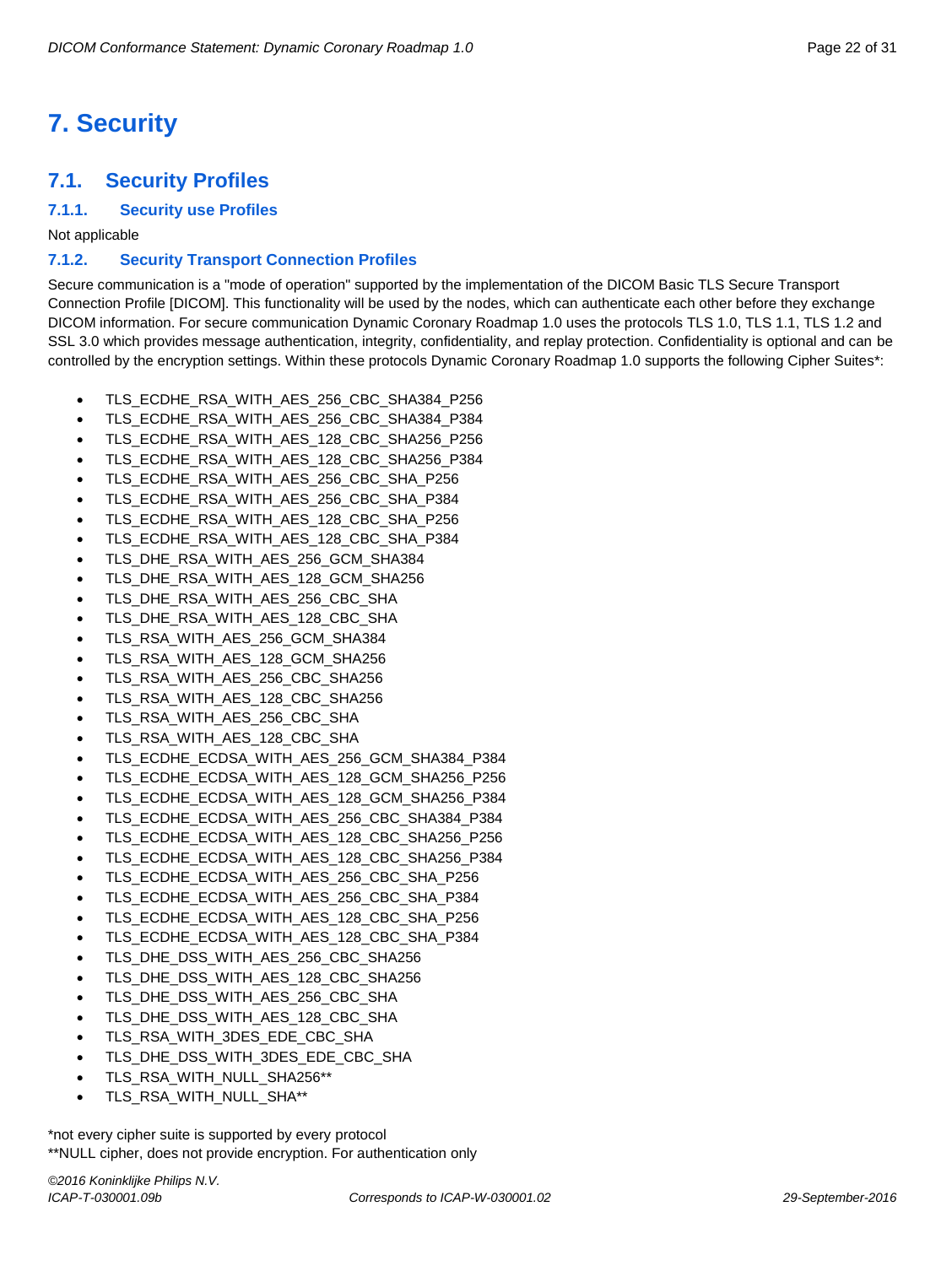The Dynamic Coronary Roadmap 1.0 supports X.509 certificates. The following TLS Certification checks will be done (TLS Handshake). The machine (either server or client) that will send its certificate will:

- Choose the certificate according to Common Name (CN) value in the Subject-field.
- This name is case-sensitive. All present certificates should have unique CN names.

The server verifies:

- That the client certificate is a X.509 certificate which is not tampered with
- That the client certificate is in the list of trusted certificates
- That the client certificate is not expired (present time is between "Valid From" and "Valid To" fields of the X.509 certificate)
- That the client certificate has the correct purpose (at least the Client Authentication purpose)

The client verifies:

- That the server certificate is a X.509 certificate which is not tampered with
- That the server certificate is in the list of trusted certificates
- That the server certificate is not expired (present time is between "Valid From" and "Valid To" fields of the X.509 certificate)
- That the server certificate has the correct purpose (at least Server Authentication purpose)

No verification is done on:

- Revocation of certificates
- Limiting the connection to a limited set of IP-addresses

Node authentication with or without encryption is only possible when both nodes have:

- An access to their own private keys
- An access to a copy of the certificate of the other node containing its public key

The Dynamic Coronary Roadmap 1.0 reads certificates from the OS provided certificate stores. The client certificates are read from the currently logged in user store. The server certificates are read from the machine store. It is the responsibility of the Hospital to setup and maintain the certificate stores. This includes the removal of revoked certificates and certificate updates prior to their expiration. Since neither X.500 directories, neither Lightweight Directory Access Protocol (LDAP) nor Certificate Revocation Lists (CRLs) are supported, the whole certificate chain needs to be replaced after a security breach.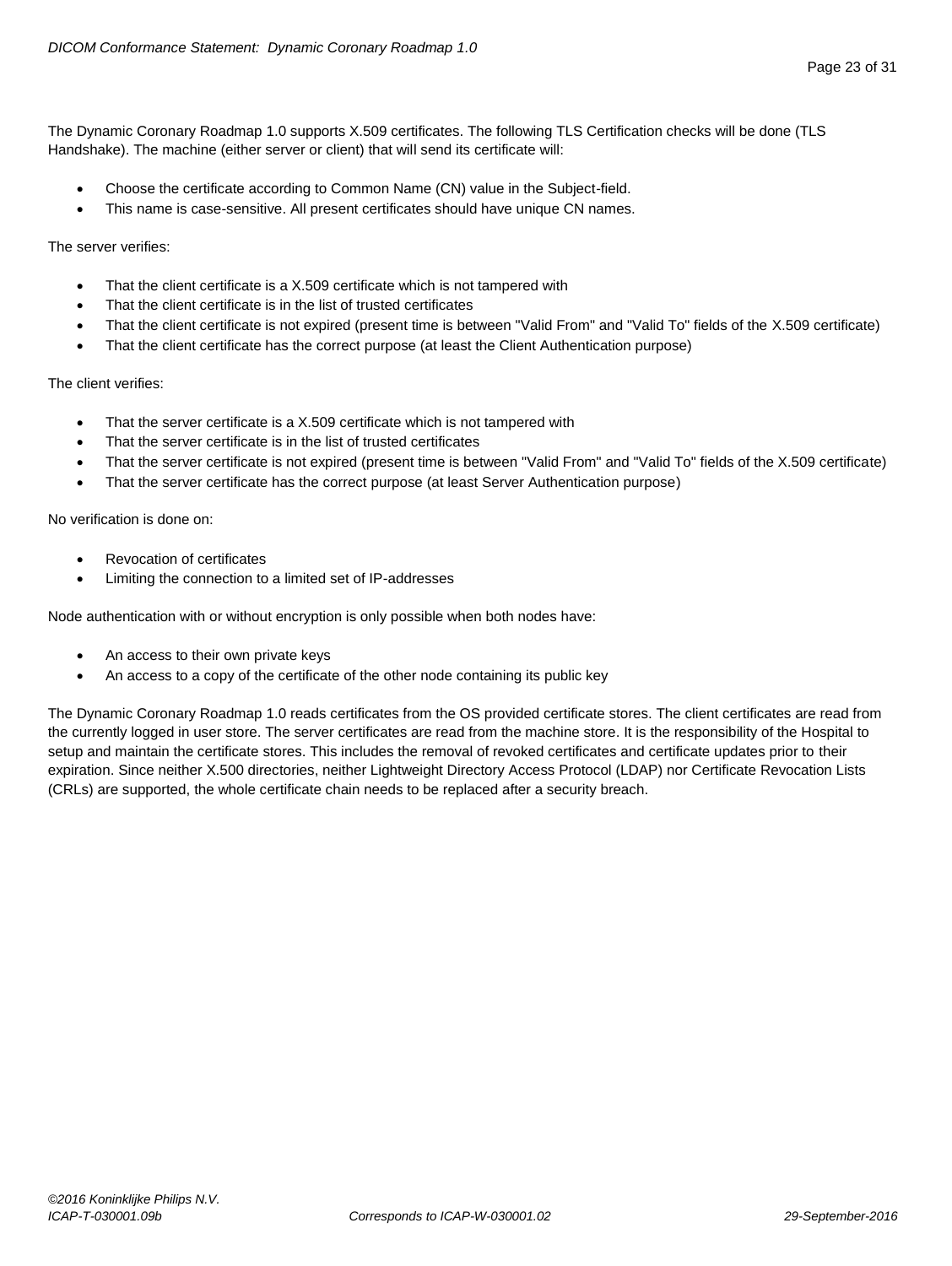The following figure presents the message flow of TLS handshake supported.



**Figure 8: Message flow of TLS handshake**

## <span id="page-23-0"></span>**7.1.3. Digital Signature Profiles**

Not applicable

## <span id="page-23-1"></span>**7.1.4. Media Storage Security Profiles**

Not applicable

## <span id="page-23-2"></span>**7.1.5. Attribute Confidentiality Profiles**

Not applicable

## <span id="page-23-3"></span>**7.1.6. Network Address Management Profiles**

Not applicable

## <span id="page-23-4"></span>**7.1.7. Time Synchronization Profiles**

Dynamic coronary roadmap 1.0 conforms to the IHE CT Profile. It is possible to synchronize time with the NTP Timeserver using serviceability. The NTP Timeserver is an element of Hospital Infrastructure.

## <span id="page-23-5"></span>**7.1.8. Application Configuration Management Profiles**

Not applicable

.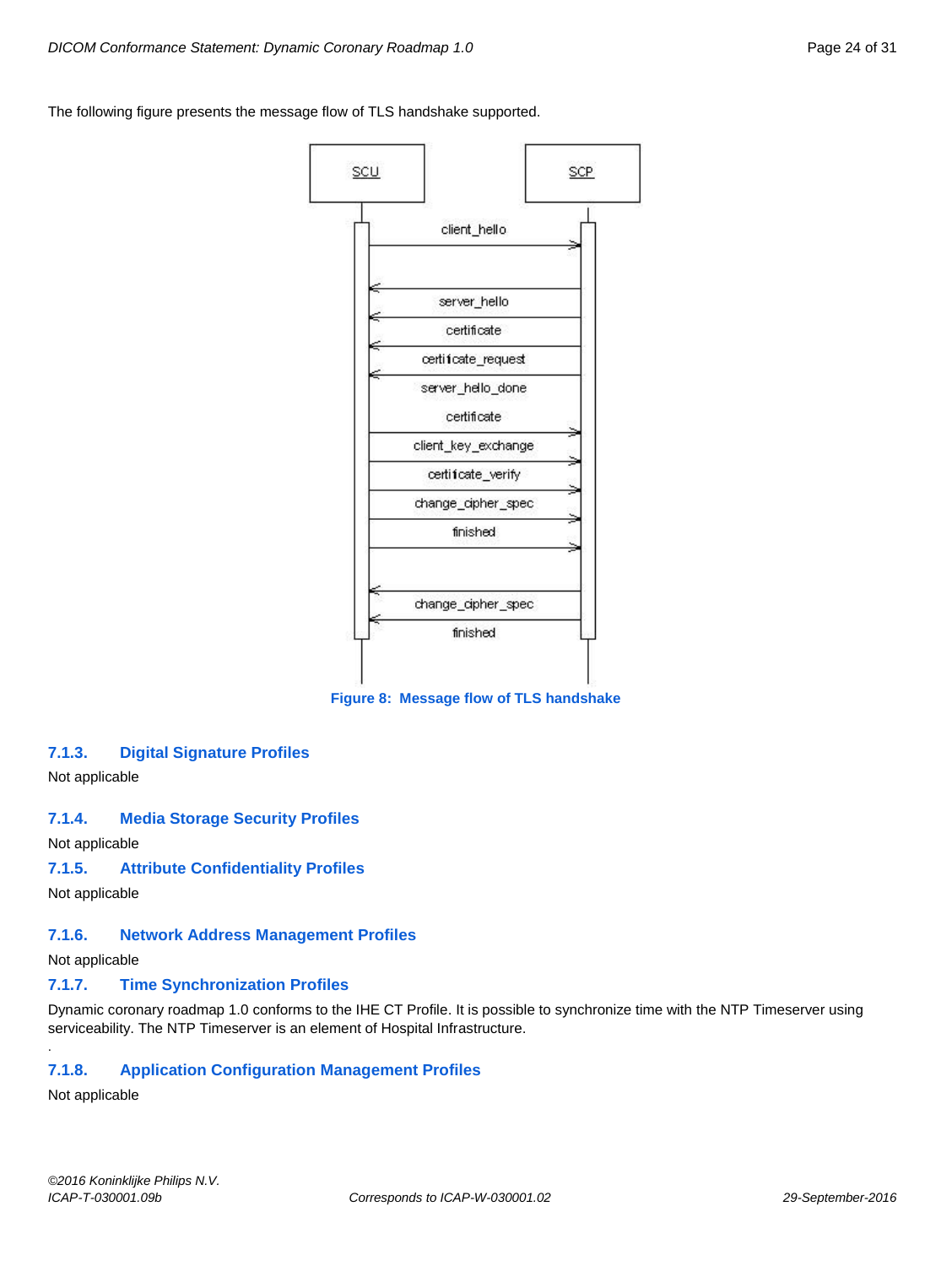## <span id="page-24-0"></span>**7.1.9. Audit Trail Profiles**

The Audit Trail Component is a component of Dynamic Coronary Roadmap 1.0 and can create messages according to the ATNA, IHE defined standard. Actors are information systems or components of information systems that produce, manage, or act on categories of information required by operational activities in the enterprise. The Audit Trail Component allows security officers in an institution to audit activities, to detect non-compliant behavior in the enterprise, and to facilitate detection of improper creation, access, modification and deletion of Protected Health Information (PHI), where PHI data is considered as information records (Registration, Order, Study/Procedure, Reports and to a lesser degree Images/Presentation States), and not the flow of information between the systems. This includes information exported to and imported from every secured node in the "secured domain".

The messages will be created and sent to a syslog server according to the syslog protocol. The time that is used will be the local time of the system which is synchronized with the NTP Time Server. The timeserver and syslog server are elements of the Hospital infrastructure. The following messages will be created and sent to a central Audit Record Repository

- Application Activity
- Begin Transferring DICOM Instances
- DICOM Instances Transferred
- Security Alert
- User Authentication
- DICOM Instances Accessed

## <span id="page-24-1"></span>**7.2. Association Level Security**

The Dynamic coronary roadmap 1.0 accepts associations from unknown AEs but only for Storage commit N-Event-Report. If Dynamic coronary roadmap 1.0 is configured to use secure mode, then the incoming associations (for Dynamic coronary roadmap 1.0 as SCP) should follow secure mode.

## <span id="page-24-2"></span>**7.3. Application Level Security**

The Dynamic coronary roadmap 1.0 allows the use of either a conventional (non-secure) DICOM communication or a secure DICOM communication based on the Transport Layer Security (TLS) protocol and Security Sockets Layer (SSL) if configured, the Dynamic coronary roadmap 1.0 supports security

Measures for:

- Secure authentication of a node
- Integrity and confidentiality of transmitted data
- Replay protection
- Generation of audit trail records
- Access control and user authentication.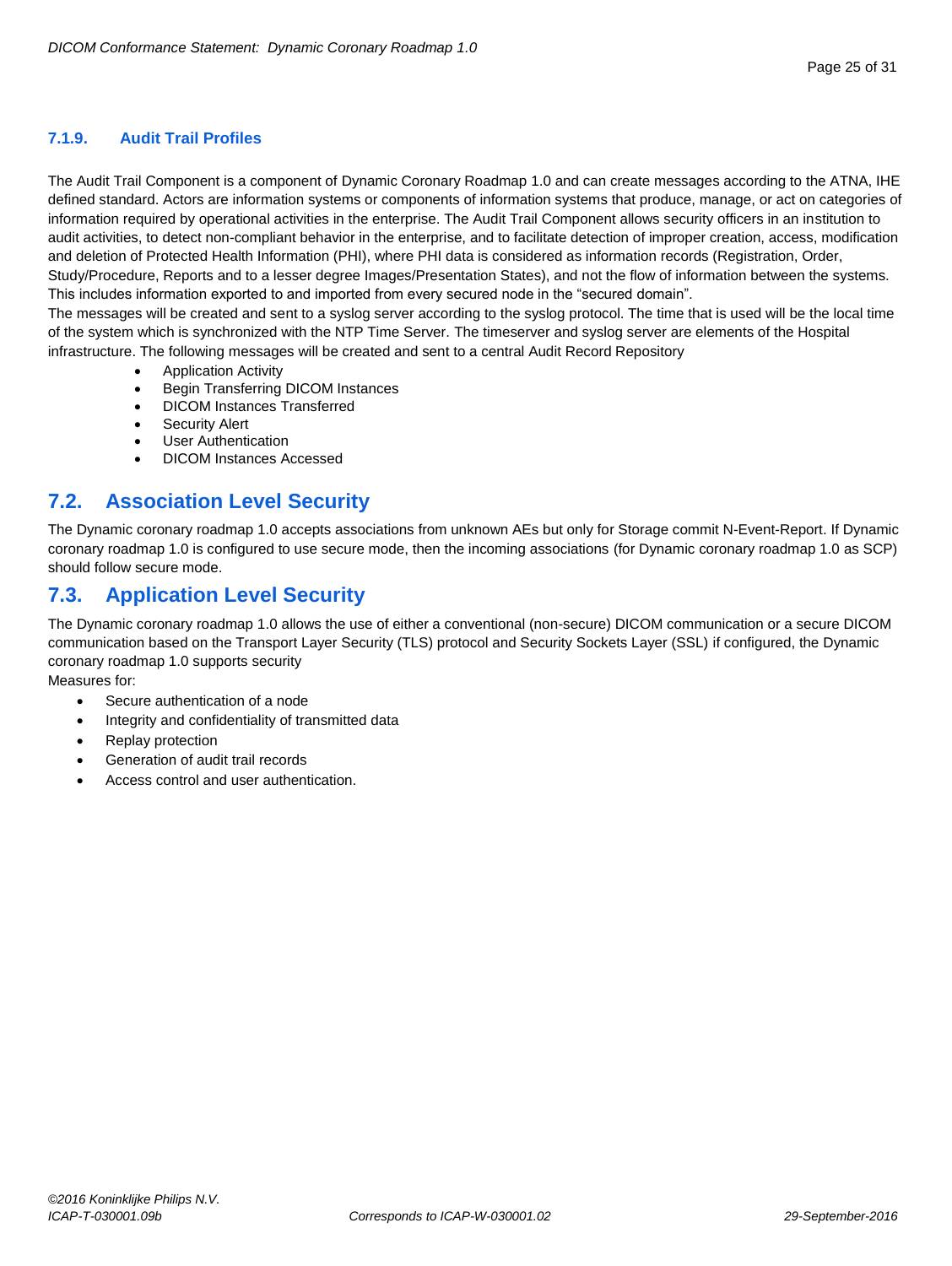## <span id="page-25-0"></span>**8. Annexes of application "Dynamic Coronary Roadmap"**

## <span id="page-25-1"></span>**8.1. IOD Contents**

## <span id="page-25-2"></span>**8.1.1. Created SOP Instance**

This section specifies each IOD created by this application and specifies the content for each IOD created (including private IODs). For each attribute in the IOD the following information is supplied:

- Attribute name
- Tag
- VR Value representation
- Value specifies possible values
- Presence of value specifies if attribute is always present or only under specific conditions
- Source of value specifies the source of the value
- Comment gives additional information on the attribute

Abbreviations used in the IOD tables for the column "Presence of Module" are:

| ALWAYS      | The module is always present.                 |
|-------------|-----------------------------------------------|
| CONDITIONAL | The module is used under specified condition. |

Abbreviations used in the Module table for the column "Presence of Value" are:

| <b>ALWAYS</b> | The attribute is always present with a value.                                                       |
|---------------|-----------------------------------------------------------------------------------------------------|
| <b>EMPTY</b>  | The attribute is always present without any value. (attribute sent zero length)                     |
| <b>VNAP</b>   | The attribute is always present and its Value is Not Always Present.                                |
|               | (attribute sent zero length if no value is present)                                                 |
| ANAP          | The attribute is present under specified condition $-$ if present then it will always have a value. |

The abbreviations used in the Module table for the column "Source" are:

| AUTO            | The attribute value is generated automatically.                                    |
|-----------------|------------------------------------------------------------------------------------|
| <b>CONFIG</b>   | The attribute value source is a configurable parameter.                            |
| <b>COPY</b>     | The attribute value source is another SOP instance.                                |
| <b>FIXED</b>    | The attribute value is hard-coded in the application.                              |
| <b>IMPLICIT</b> | The attribute value source is a user-implicit setting.                             |
| <b>MPPS</b>     | The attribute value is the same as that use for Modality Performed Procedure Step. |
| <b>MWL</b>      | The attribute value source is a Modality Worklist.                                 |
| <b>USER</b>     | The attribute value source is explicit user input.                                 |

## <span id="page-25-3"></span>**8.1.1.1. List of created SOP Classes**

## **Table 23: List of created SOP Classes**

| <b>SOP Class Name</b>                                           | <b>SOP Class UID</b>        |
|-----------------------------------------------------------------|-----------------------------|
| Secondary Capture Image Storage SOP Class                       | 1.2.840.10008.5.1.4.1.1.7   |
| Multiframe True Color Secondary Capture Image Storage SOP Class | 1.2.840.10008.5.1.4.1.1.7.4 |

## <span id="page-25-4"></span>**8.1.1.2. Secondary Capture Image Storage SOP Class**

## **Table 24 :IOD of Created Secondary Capture Image Storage SOP Class Instances**

| <b>Information Entity</b> | <b>Module</b>         | <b>Presence Of Module</b> |
|---------------------------|-----------------------|---------------------------|
| Patient                   | <b>Patient Module</b> | <b>ALWAYS</b>             |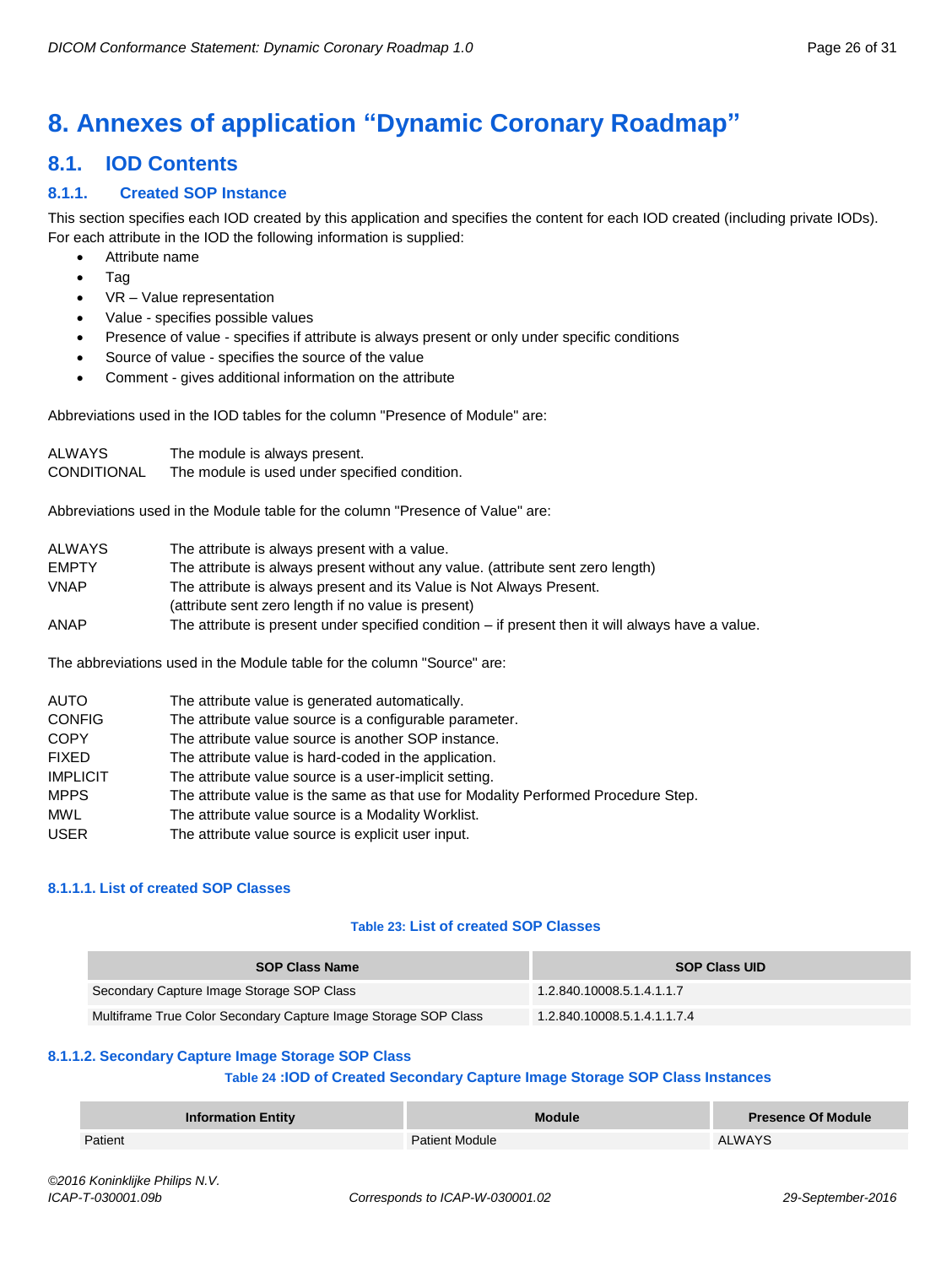| Study         | <b>General Study Module</b>     | ALWAYS |
|---------------|---------------------------------|--------|
| <b>Series</b> | <b>General Series Module</b>    | ALWAYS |
| Equipment     | <b>SC Equipment Module</b>      | ALWAYS |
|               | <b>General Equipment Module</b> | ALWAYS |
| Image         | General Image Module            | ALWAYS |
|               | Image Pixel Module              | ALWAYS |
|               | SOP Common Module               | ALWAYS |

## **Table 25: Patient Module**

| <b>Attribute Name</b> | Tag       | <b>VR</b> | Value | Presence of<br>Value | <b>Source</b> | <b>Comment</b>                |
|-----------------------|-----------|-----------|-------|----------------------|---------------|-------------------------------|
| Patient's Name        | 0010,0010 | <b>PN</b> |       | <b>ALWAYS</b>        | <b>COPY</b>   | Obtained from X-Ray<br>System |
| Patient ID            | 0010,0020 | LO        |       | <b>ALWAYS</b>        | <b>COPY</b>   | Obtained from X-Ray<br>System |
| Patient's Birth Date  | 0010,0030 | DA        |       | <b>ALWAYS</b>        | <b>COPY</b>   | Obtained from X-Ray<br>System |
| Patient's Sex         | 0010,0040 | CS.       |       | <b>ALWAYS</b>        | <b>COPY</b>   | Obtained from X-Ray<br>System |

## **Table 26: General Study Module**

| <b>Attribute Name</b>      | Tag       | <b>VR</b> | Value | <b>Presence of Value</b> | <b>Source</b> | <b>Comment</b>                |
|----------------------------|-----------|-----------|-------|--------------------------|---------------|-------------------------------|
| <b>Study Date</b>          | 0008,0020 | DA        |       | <b>ALWAYS</b>            | <b>COPY</b>   | Obtained from X-Ray<br>System |
| <b>Study Time</b>          | 0008.0030 | <b>TM</b> |       | <b>ALWAYS</b>            | <b>COPY</b>   | Obtained from X-Ray<br>System |
| <b>Accession Number</b>    | 0008.0050 | <b>SH</b> |       | <b>ALWAYS</b>            | <b>COPY</b>   | Obtained from X-Ray<br>System |
| Referring Physician's Name | 0008.0090 | <b>PN</b> |       | <b>ALWAYS</b>            | <b>COPY</b>   | Obtained from X-Ray<br>System |
| Study Instance UID         | 0020.000D | UI        |       | <b>ALWAYS</b>            | <b>COPY</b>   | Obtained from X-Ray<br>System |
| Study ID                   | 0020.0010 | <b>SH</b> |       | <b>ALWAYS</b>            | <b>COPY</b>   | Obtained from X-Ray<br>System |

## **Table 27: General Series Module**

| <b>Attribute Name</b> | Tag       | VR        | Value | <b>Presence of</b><br>Value | <b>Source</b> | <b>Comment</b>                |
|-----------------------|-----------|-----------|-------|-----------------------------|---------------|-------------------------------|
| Modality              | 0008,0060 | <b>CS</b> | XA    | <b>ALWAYS</b>               | <b>FIXED</b>  |                               |
| Series Instance UID   | 0020.000E | UI        |       | <b>ALWAYS</b>               | <b>AUTO</b>   |                               |
| Series Number         | 0020.0011 | <b>IS</b> |       | <b>ALWAYS</b>               | <b>COPY</b>   | Obtained from X-Ray<br>System |

## **Table 28 : SC Equipment Module**

| <b>Attribute Name</b> | Taq       | VR        | Value      | <b>Presence of Value</b> | <b>Source</b> | Comment |
|-----------------------|-----------|-----------|------------|--------------------------|---------------|---------|
| Modality              | 0008.0060 | CS        |            | <b>ALWAYS</b>            | <b>FIXED</b>  |         |
| Conversion Type       | 0008.0064 | <b>CS</b> | <b>WSD</b> | <b>ALWAYS</b>            | <b>FIXED</b>  |         |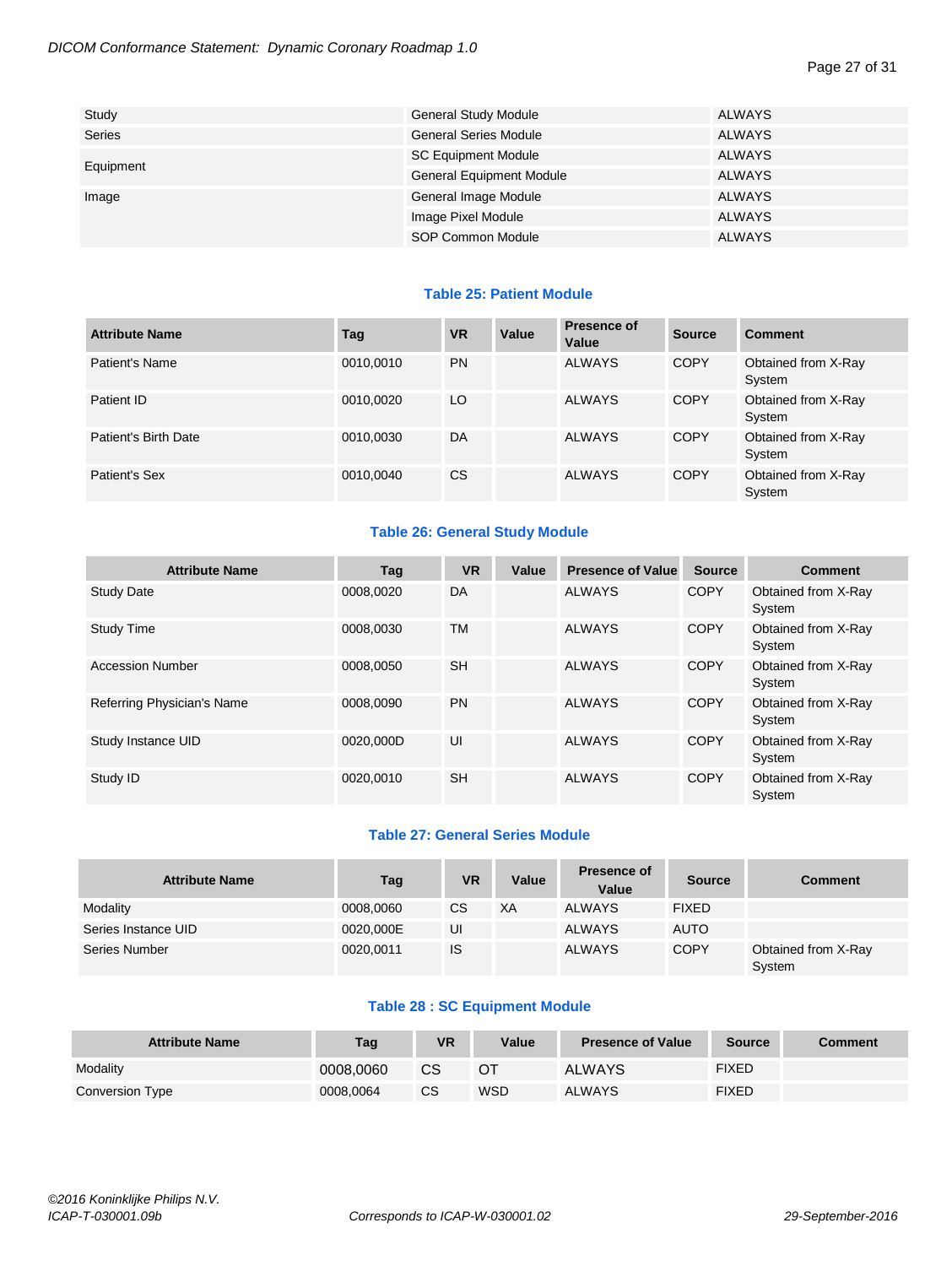## **Table 29 : General Equipment Module**

| <b>Attribute Name</b> | Tag       | <b>VR</b> | Value          | <b>Presence of Value</b> | Source       | Comment |
|-----------------------|-----------|-----------|----------------|--------------------------|--------------|---------|
| Manufacturer          | 0008.0070 |           | <b>Philips</b> | VNAP                     | <b>FIXED</b> |         |

## **Table 30: General Image Module**

| <b>Attribute Name</b>      | Tag       | <b>VR</b> | Value                    | Presence of<br>Value | <b>Source</b> | <b>Comment</b> |
|----------------------------|-----------|-----------|--------------------------|----------------------|---------------|----------------|
| Instance Number            | 0020.0013 | IS        |                          | <b>ALWAYS</b>        | <b>AUTO</b>   |                |
| <b>Patient Orientation</b> | 0020.0020 | <b>CS</b> |                          | <b>EMPTY</b>         | <b>FIXED</b>  |                |
| Burned in Annotation       | 0028.0301 | <b>CS</b> | <b>NO</b>                | <b>ALWAYS</b>        | <b>FIXED</b>  |                |
| Image Type                 | 0008,0008 | CS.       | DERIVED\SECONDARY ALWAYS |                      | <b>AUTO</b>   |                |

## **Table 31: Image Pixel Module**

| <b>Attribute Name</b>       | Tag       | <b>VR</b> | Value          | <b>Presence of Value</b> | <b>Source</b> | <b>Comment</b> |
|-----------------------------|-----------|-----------|----------------|--------------------------|---------------|----------------|
| Samples per Pixel           | 0028,0002 | US.       | 3              | <b>ALWAYS</b>            | <b>FIXED</b>  |                |
| Photometric Interpretation  | 0028.0004 | <b>CS</b> | <b>RGB</b>     | <b>ALWAYS</b>            | <b>FIXED</b>  |                |
| <b>Planar Configuration</b> | 0028,0006 | US.       | $\mathbf 0$    | <b>ALWAYS</b>            | <b>FIXED</b>  |                |
| <b>Rows</b>                 | 0028.0010 | US.       |                | <b>ALWAYS</b>            | <b>AUTO</b>   |                |
| Columns                     | 0028,0011 | US.       |                | <b>ALWAYS</b>            | <b>AUTO</b>   |                |
| <b>Bits Allocated</b>       | 0028.0100 | US.       | 8              | <b>ALWAYS</b>            | <b>FIXED</b>  |                |
| <b>Bits Stored</b>          | 0028,0101 | US.       | 8              | <b>ALWAYS</b>            | <b>FIXED</b>  |                |
| High Bit                    | 0028,0102 | US.       | $\overline{7}$ | <b>ALWAYS</b>            | <b>FIXED</b>  |                |
| <b>Pixel Representation</b> | 0028,0103 | US.       | $\mathbf{0}$   | <b>ALWAYS</b>            | <b>FIXED</b>  |                |
| Pixel Data                  | 7FE0.0010 | OW/OB     |                | <b>ALWAYS</b>            | <b>AUTO</b>   |                |

## **Table 32: SOP Common Module**

| <b>Attribute Name</b>  | Tag       | <b>VR</b> | Value                     | <b>Presence of Value</b> | <b>Source</b> | <b>Comment</b> |
|------------------------|-----------|-----------|---------------------------|--------------------------|---------------|----------------|
| Specific Character Set | 0008.0005 | <b>CS</b> | <b>ISO IR 192</b>         | <b>ALWAYS</b>            | <b>FIXED</b>  |                |
| Instance Creation Date | 0008.0012 | DA        |                           | <b>ALWAYS</b>            | <b>AUTO</b>   |                |
| Instance Creation Time | 0008.0013 | <b>TM</b> |                           | <b>ALWAYS</b>            | <b>AUTO</b>   |                |
| SOP Class UID          | 0008.0016 | UI        | 1.2.840.10008.5.1.4.1.1.7 | <b>ALWAYS</b>            | <b>FIXED</b>  |                |
| SOP Instance UID       | 0008.0018 | UI        |                           | <b>ALWAYS</b>            | <b>AUTO</b>   |                |
| Instance Number        | 0020.0013 | <b>IS</b> |                           | <b>ALWAYS</b>            | <b>AUTO</b>   |                |

## <span id="page-27-0"></span>**8.1.1.3. Multiframe True Color Secondary Capture Image Storage SOP Class Table 33: IOD of Created Multiframe True Color Secondary Capture Image Storage SOP Class Instances**

| <b>Information Entity</b> | <b>Module</b>                   | <b>Presence Of Module</b> |
|---------------------------|---------------------------------|---------------------------|
| Patient                   | <b>Patient Module</b>           | <b>ALWAYS</b>             |
| Study                     | <b>General Study Module</b>     | <b>ALWAYS</b>             |
| <b>Series</b>             | <b>General Series Module</b>    | <b>ALWAYS</b>             |
| Equipment                 | <b>SC Equipment Module</b>      | <b>ALWAYS</b>             |
|                           | <b>General Equipment Module</b> | <b>ALWAYS</b>             |
| Image                     | General Image Module            | <b>ALWAYS</b>             |
|                           | Image Pixel Module              | <b>ALWAYS</b>             |
|                           | Cine Module                     | <b>CONDITIONAL</b>        |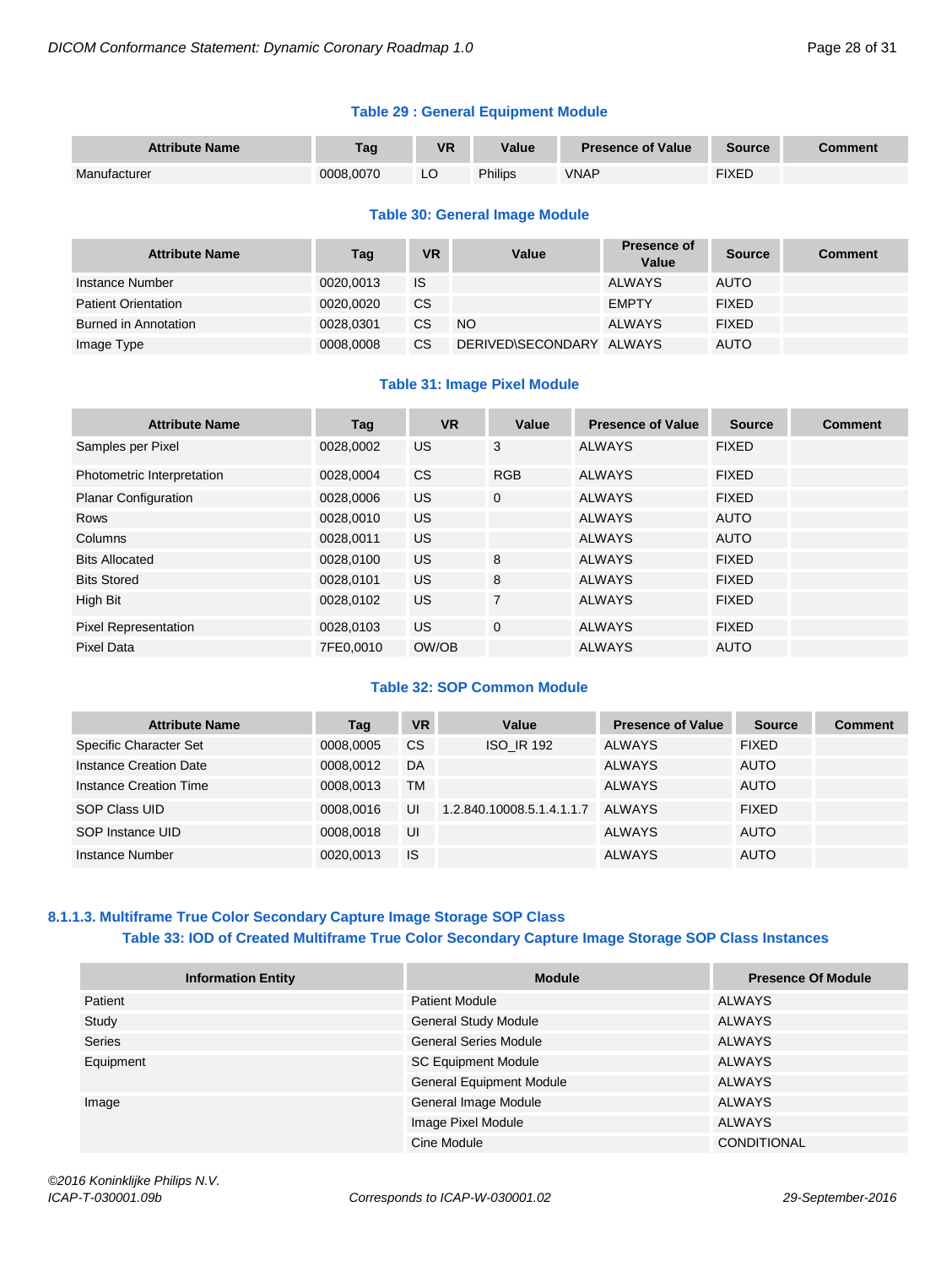| Multi-Frame Module                   | ALWAYS        |
|--------------------------------------|---------------|
| Multi-Frame Functional Groups Module | USER OPTION   |
| SC Multi-frame Image Module          | ALWAYS        |
| SOP Common Module                    | <b>ALWAYS</b> |

## **Table 34: Patient Module**

| <b>Attribute Name</b> | Tag       | <b>VR</b> | Value | <b>Presence of Value</b> | <b>Source</b> | <b>Comment</b>                |
|-----------------------|-----------|-----------|-------|--------------------------|---------------|-------------------------------|
| Patient's Name        | 0010,0010 | <b>PN</b> |       | <b>ALWAYS</b>            | <b>COPY</b>   | Obtained from X-Ray<br>System |
| Patient ID            | 0010,0020 | LO        |       | <b>ALWAYS</b>            | <b>COPY</b>   | Obtained from X-Ray<br>System |
| Patient's Birth Date  | 0010,0030 | DA        |       | <b>ALWAYS</b>            | <b>COPY</b>   | Obtained from X-Ray<br>System |
| Patient's Sex         | 0010,0040 | CS        | F.M.O | <b>ALWAYS</b>            | <b>COPY</b>   | Obtained from X-Ray<br>System |

## **Table 35: General Study Module**

| <b>Attribute Name</b>      | Tag       | <b>VR</b> | Value | Presence of<br>Value | <b>Source</b> | <b>Comment</b>                |
|----------------------------|-----------|-----------|-------|----------------------|---------------|-------------------------------|
| <b>Study Date</b>          | 0008.0020 | DA        |       | <b>ALWAYS</b>        | COPY          | Obtained from X-Ray<br>System |
| <b>Study Time</b>          | 0008,0030 | <b>TM</b> |       | <b>ALWAYS</b>        | <b>COPY</b>   | Obtained from X-Ray<br>System |
| <b>Accession Number</b>    | 0008,0050 | <b>SH</b> |       | <b>ALWAYS</b>        | <b>COPY</b>   | Obtained from X-Ray<br>System |
| Referring Physician's Name | 0008,0090 | <b>PN</b> |       | <b>ALWAYS</b>        | <b>COPY</b>   | Obtained from X-Ray<br>System |
| Study Instance UID         | 0020.000D | UI        |       | <b>ALWAYS</b>        | <b>COPY</b>   | Obtained from X-Ray<br>System |
| Study ID                   | 0020.0010 | <b>SH</b> |       | <b>ALWAYS</b>        | <b>COPY</b>   | Obtained from X-Ray<br>System |

## **Table 36: General Series Module**

| <b>Attribute Name</b> | Tag       | VR            | Value | Presence of<br>Value | <b>Source</b> | <b>Comment</b>             |
|-----------------------|-----------|---------------|-------|----------------------|---------------|----------------------------|
| Modality              | 0008,0060 | <sub>CS</sub> | XA    | <b>ALWAYS</b>        | <b>FIXED</b>  |                            |
| Series Instance UID   | 0020.000E | UI            |       | <b>ALWAYS</b>        | <b>AUTO</b>   |                            |
| Series Number         | 0020,0011 | <b>IS</b>     |       | <b>ALWAYS</b>        | <b>COPY</b>   | Obtained from X-Ray System |

## **Table 37 : SC Equipment Module**

| <b>Attribute Name</b> | Tag       | VR        | Value | <b>Presence of Value</b> | <b>Source</b> | <b>Comment</b> |
|-----------------------|-----------|-----------|-------|--------------------------|---------------|----------------|
| Modality              | 0008.0060 | CS        | XA    | <b>ALWAYS</b>            | <b>FIXED</b>  |                |
| Conversion Type       | 0008.0064 | <b>CS</b> | WSD   | <b>ALWAYS</b>            | FIXED         |                |

## **Table 38 : General Equipment Module**

| <b>Attribute Name</b> | Tag       | <b>VR</b> | Value          | <b>Presence of Value</b> | <b>Source</b> | <b>Comment</b> |
|-----------------------|-----------|-----------|----------------|--------------------------|---------------|----------------|
| Manufacturer          | 0008,0070 | "         | <b>Philips</b> | VNAP                     | <b>FIXED</b>  |                |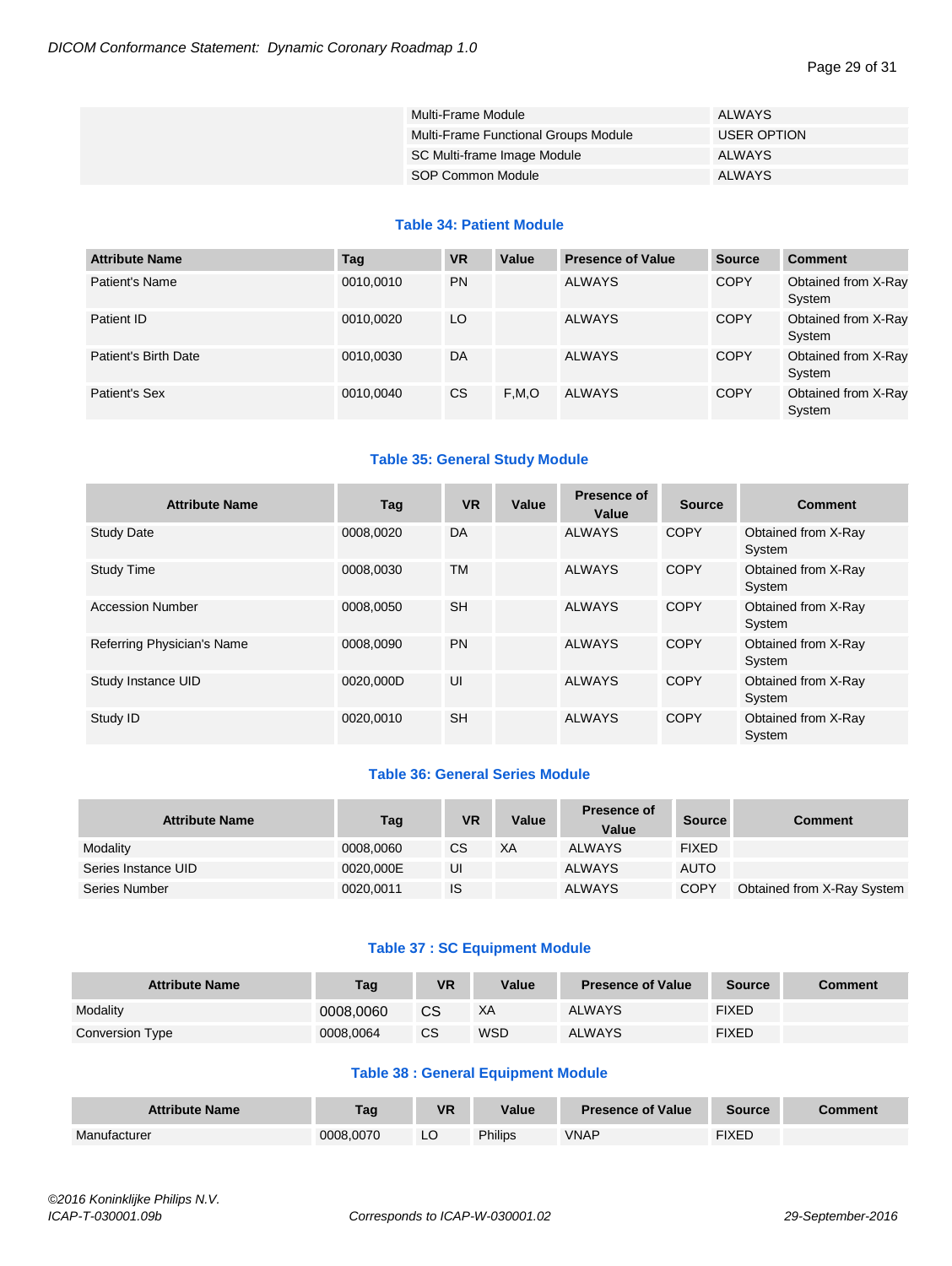## **Table 39: General Image Module**

| <b>Attribute Name</b>      | Tag       | <b>VR</b> | Value             | <b>Presence of</b><br>Value | <b>Source</b> | <b>Comment</b> |
|----------------------------|-----------|-----------|-------------------|-----------------------------|---------------|----------------|
| <b>Content Date</b>        | 0008,0023 | DA        |                   | <b>ALWAYS</b>               | <b>AUTO</b>   |                |
| <b>Content Time</b>        | 0008,0033 | TM        |                   | <b>ALWAYS</b>               | <b>AUTO</b>   |                |
| Instance Number            | 0020,0013 | IS        |                   | <b>ALWAYS</b>               | <b>AUTO</b>   |                |
| <b>Patient Orientation</b> | 0020,0020 | <b>CS</b> |                   | <b>ALWAYS</b>               | <b>FIXED</b>  |                |
| Burned in Annotation       | 0028,0301 | СS        | <b>NO</b>         | <b>ALWAYS</b>               | <b>FIXED</b>  |                |
| Image Type                 | 0008.0008 | CS.       | DERIVED\SECONDARY | ALWAYS                      | <b>AUTO</b>   |                |

## **Table 40: Image Pixel Module**

| <b>Attribute Name</b>       | Tag       | <b>VR</b> | Value        | <b>Presence of Value</b> | <b>Source</b> | <b>Comment</b> |
|-----------------------------|-----------|-----------|--------------|--------------------------|---------------|----------------|
| Samples per Pixel           | 0028,0002 | US.       | 3            | <b>ALWAYS</b>            | <b>FIXED</b>  |                |
| Photometric Interpretation  | 0028,0004 | <b>CS</b> | YBR_FULL_422 | <b>ALWAYS</b>            | <b>AUTO</b>   |                |
| <b>Planar Configuration</b> | 0028,0006 | US.       | $\mathbf 0$  | ANAP                     | <b>FIXED</b>  |                |
| Rows                        | 0028.0010 | US.       |              | <b>ALWAYS</b>            | <b>AUTO</b>   |                |
| Columns                     | 0028.0011 | US.       |              | <b>ALWAYS</b>            | <b>AUTO</b>   |                |
| <b>Bits Allocated</b>       | 0028.0100 | <b>US</b> | 8            | <b>ALWAYS</b>            | <b>FIXED</b>  |                |
| <b>Bits Stored</b>          | 0028.0101 | <b>US</b> | 8            | <b>ALWAYS</b>            | <b>FIXED</b>  |                |
| High Bit                    | 0028.0102 | <b>US</b> | 7            | <b>ALWAYS</b>            | <b>FIXED</b>  |                |
| <b>Pixel Representation</b> | 0028.0103 | <b>US</b> | $\mathbf 0$  | <b>ALWAYS</b>            | <b>FIXED</b>  |                |
| Pixel Data                  | 7FE0.0010 | OW/OB     |              | <b>ALWAYS</b>            | <b>AUTO</b>   |                |

## **Table 41: Cine Module**

| <b>Attribute Name</b> | Taq       | <b>VR</b> | Value | <b>Presence of Value</b> | <b>Source</b> | Comment |
|-----------------------|-----------|-----------|-------|--------------------------|---------------|---------|
| <b>Frame Time</b>     | 0018.1063 | DS        |       | <b>ALWAYS</b>            | <b>AUTO</b>   |         |

## **Table 42: Multi-Frame Module**

| <b>Attribute Name</b>          | Taq       | <b>VR</b> | Value    | <b>Presence of Value</b> | Source       | Comment |
|--------------------------------|-----------|-----------|----------|--------------------------|--------------|---------|
| Number of Frames               | 0028.0008 | DS        |          | ALWAYS                   | <b>AUTO</b>  |         |
| <b>Frame Increment Pointer</b> | 0028.0009 | AT        | 00181063 | <b>ALWAYS</b>            | <b>FIXED</b> |         |

## **Table 43:Multi-Frame Functional Groups Module**

| <b>Attribute Name</b> | Tag       | <b>VR</b> | Value | <b>Presence of Value</b> | <b>Source</b> | <b>Comment</b> |
|-----------------------|-----------|-----------|-------|--------------------------|---------------|----------------|
| <b>Content Date</b>   | 0008.0023 | DA        |       | <b>ALWAYS</b>            | <b>AUTO</b>   |                |
| <b>Content Time</b>   | 0008,0033 | TM        |       | <b>ALWAYS</b>            | <b>AUTO</b>   |                |
| Instance Number       | 0020.0013 | <b>IS</b> |       | <b>ALWAYS</b>            | <b>AUTO</b>   |                |
| Number of Frames      | 0028,0008 | <b>IS</b> |       | <b>ALWAYS</b>            | <b>AUTO</b>   |                |

## **Table 44: SC Multi-Frame Image Module**

| <b>Attribute Name</b>   | Taq       | <b>VR</b> | Value    | <b>Presence of Value</b> | Source       | :omment |
|-------------------------|-----------|-----------|----------|--------------------------|--------------|---------|
| Frame Increment Pointer | 0028.0009 | AT        | 00181063 | <b>ALWAYS</b>            | <b>FIXED</b> |         |